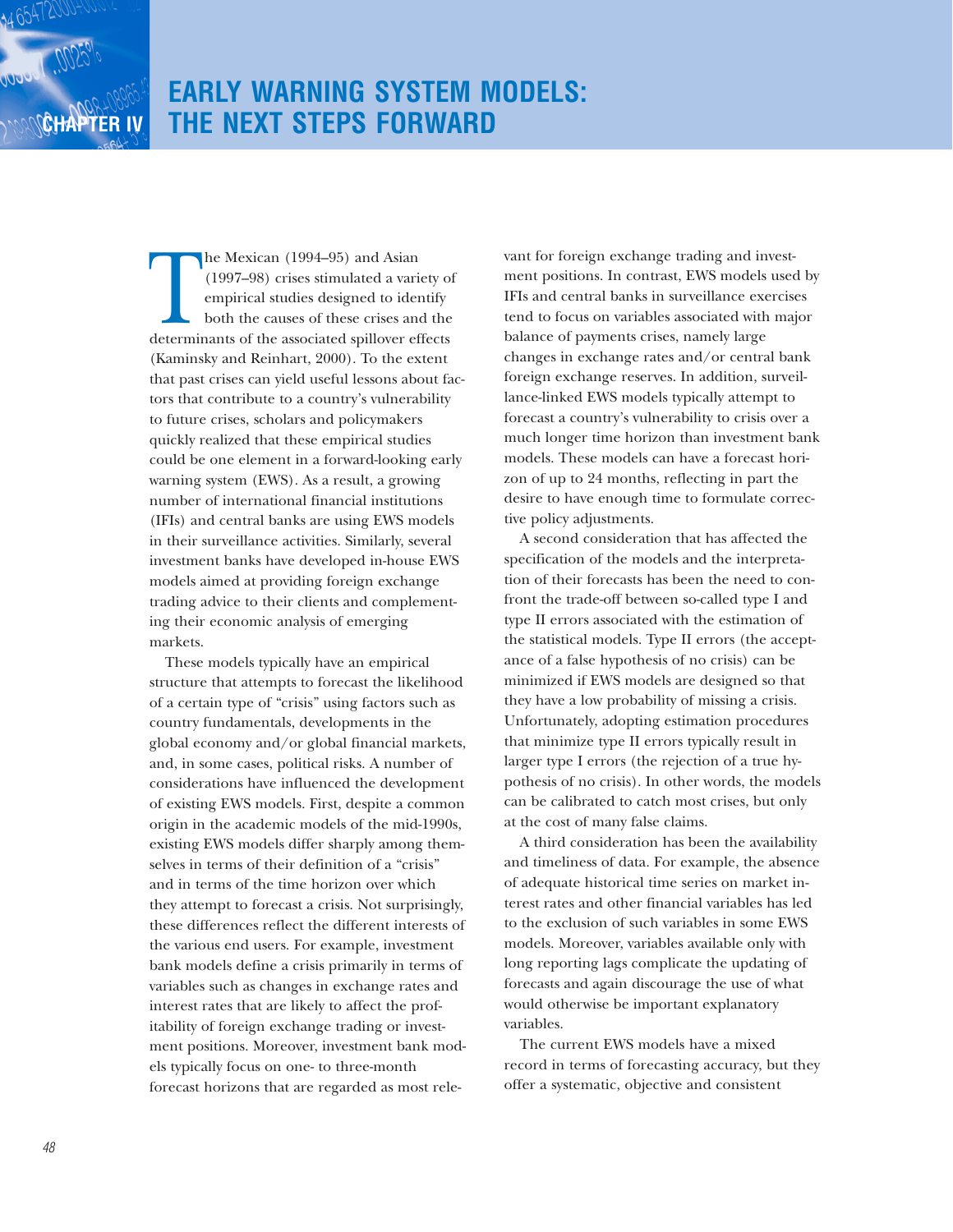method to predict crisis that avoids analysts' biases. Nonetheless, these models are just one of the many inputs into the IMF's surveillance process, which encompasses a comprehensive and intensive policy dialogue. As is the case with risk management models, they are not a substitute for sound and balanced judgments on financial weaknesses. This chapter briefly reviews the nature of the core EWS models used by the IMF in surveillance exercises, examines the performance of these models in terms of the accuracy of both in-sample and out-of sample forecasts, and considers various avenues for improving the usefulness of these models as surveillance tools. In particular, the use of alternative "building blocks" for predicting foreign exchange, debt, and banking crises, as well as the more efficient use of the information embedded in forward-looking asset prices, is discussed.

## **Current EWS Models at the IMF**

As part of the IMF's surveillance activities, the IMF maintains two core EWS models: the Developing Countries Studies Division (DCSD) model and the Kaminsky, Lizondo, and Reinhart (KLR) Crisis Signals model (see Berg and others, 1999).1 In addition, the results of a number of external EWS models are monitored on an ongoing basis.

The core models attempt to forecast a country's vulnerability to a foreign exchange crisis defined as a large depreciation of the exchange rate and/or extensive losses of foreign exchange reserves over a 24-month forecast horizon. In this context, a crisis is said to have occurred when the "exchange market pressure" index—a weighted average of one-month changes in the exchange rate and foreign exchange reserves—is

more than three (country-specific) standard deviations above the country average value.

The core models have parsimonious structures. For example, the DCSD model includes only five explanatory variables (real exchange rate overvaluation, current account, foreign exchange reserve losses, export growth, and the ratio of short-term debt to foreign exchange reserves).2 In contrast, the KLR Crisis Signals model uses twice as many variables (the first four variables used in the DCSD model as well as the ratio of foreign exchange reserves to M2, the growth of the ratio of reserves to M2, domestic credit growth, change in the money multiplier, real interest rate, and "excess" M1 balances—defined as actual M1 less an estimated demand for money). Box 4.1 describes some of the statistical properties of the two core models.

The output of the core models is complemented by monitoring the results from three investment bank models: Credit Suisse First Boston Emerging Markets Risk Indicator (CSFB-EMRI), Deutsche Bank Alarm Clock (DBAC), and Goldman Sachs GS-Watch.3 The forecasting horizon is one month for CSFB-EMRI and DBAC, and three months for GS-Watch. The choice of explanatory macroeconomic and financial variables is similar to those in the core IMF models. Among the three, there are some differences in the estimation methodology, but the major difference is in how each model defines crisis events. CSFB-EMRI defines a crisis as an exchange rate depreciation that exceeds 5 percent and is at least double the preceding month's depreciation. In contrast, DBAC defines exchange rate and interest rate events as currency devaluations and interest rate increases exceeding exogenous thresholds (typically a depreciation of more than 10 percent and an interest rate in-

<sup>1</sup>These EWS models are just one of the many inputs into the IMF's surveillance process, which encompasses a comprehensive and intensive policy dialogue.

<sup>2</sup>Efforts to incorporate fiscal sector variables are discussed in Kell and Schimmelpfennig (2002); corporate sector variables are covered by Mulder, Perrelli, and Rocha (forthcoming).

<sup>3</sup>Roy (2001); Garber, Lumsdaine, and Longato (2001); and Ades, Masih, and Tenengauzer (1998). In the future, the IMF may add other models to the list.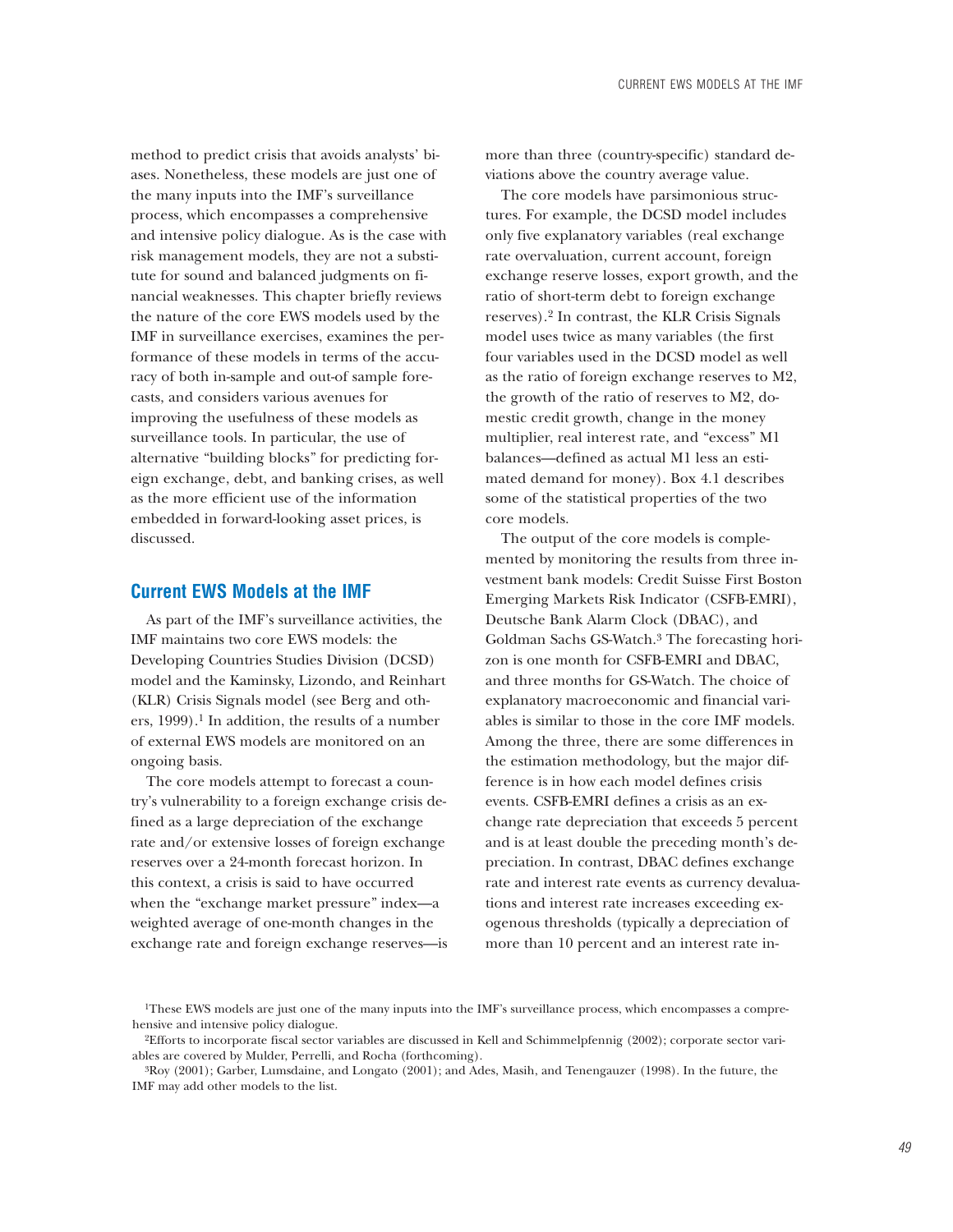#### **Box 4.1. The IMF's Core Early Warning System Models—A Primer**

The core Early Warning System (EWS) models used in the IMF are the Developing Country Studies Division (DCSD) and the "modified" Kaminsky, Lizondo, and Reinhart (KLR) models.<sup>1</sup> Both models define a crisis as an event during which an "exchange market pressure" index (EMPI)—a weighted average of monthly percentage depreciations in the nominal exchange rate and monthly percentage declines in foreign exchange reserves—exceeds its mean by more than three standard deviations.2 The EMPI is used to create the dependent binary variable, a crisis indicator, that is equal to one if a crisis occurs in the subsequent 24 months, and equal to zero otherwise.

The DCSD model uses a multivariate panel probit regression technique to estimate the monthly probability that a country would suffer a crisis in the following 24 months. Explanatory variables include real exchange rate overvaluation, current account balance, foreign exchange reserve losses, export growth, and the ratio of short-term debt to foreign exchange reserves, measured in percentile terms. The model coefficients corresponding to the most recent estimation for the period December 1985 to July 1997 are shown in the table below.

The probabilities obtained from the model are converted into a binary indicator, an early warning indicator that signals a crisis and also allows for the statistical evaluation of different models. The indicator is equal to one (and is said to "call" a crisis) if the probability exceeds a cutoff threshold probability, and equal to zero otherwise. When the indicator is equal to one, the model correctly calls or signals a crisis if one ensues within 24 months, and gives a false alarm otherwise. When the indicator is zero, the model correctly calls a tranquil period if no crisis ensues within 24 months, and misses a crisis otherwise.

A statistical evaluation of the different models' accuracy relies heavily on the choice of the cutoff threshold probability. Clearly, the choice of a low

#### **DCSD Model Specification**

| Variable                    | Coefficient* |
|-----------------------------|--------------|
| Constant                    | $-3.250$     |
| Overvaluation               | 0.013        |
| Current account             | 0.007        |
| Foreign exchange reserves   | 0.007        |
| Export growth               | 0.002        |
| Short-term debt to reserves | 0.002        |
|                             |              |

\*Coefficients significant at least at the 10 percent level.

threshold would lead to many false alarms but few missed crises.3 Alternatively, the choice of a large probability threshold would lead to few false alarms but many missed crises. In DCSD, the optimal selection of the threshold is obtained by minimizing an equally weighted sum of false alarms and missed crisis.

The econometric methodology of the KLR signals model is somewhat different from that of the DCSD model, except for the final stage that determines the threshold probability for an aggregate crisis index and a crisis is called. The KLR model assumes that each individual explanatory variable signals a crisis if its mean exceeds a variable-specific optimal threshold and a crisis occurs in the next 24 months. This threshold, which is expressed in percentile terms and is assumed equal across countries, is determined by minimizing the noise-tosignal ratio: the number of months during which the variable signaled a crisis incorrectly (false alarm or noise) divided by the number of months during which the variable signaled a crisis correctly.

KLR constructs a single composite crisis indicator equal to the weighted-sum of the explanatory variables, with the weights being equal to the inverse of each indicators' noise-to-signal ratio. The probability of crisis for each value of the aggregate index is then obtained by observing how often, within the sample, a given value of the aggregate index is followed by a crisis within 24 months, and the optimal probability threshold for the KLR model is determined in a similar way as for the DCSD model.

<sup>&</sup>lt;sup>1</sup>The current versions of the models were developed in the IMF Research Department and are currently maintained by the International Capital Markets Department. 2Means, standard deviations, and weights are countryspecific. Weights are calculated so that the variance of the two components of the index are equal.

<sup>3</sup>From a statistical point of view, the former might be thought of as type I errors and the latter as type II errors, under the null hypothesis of no crisis.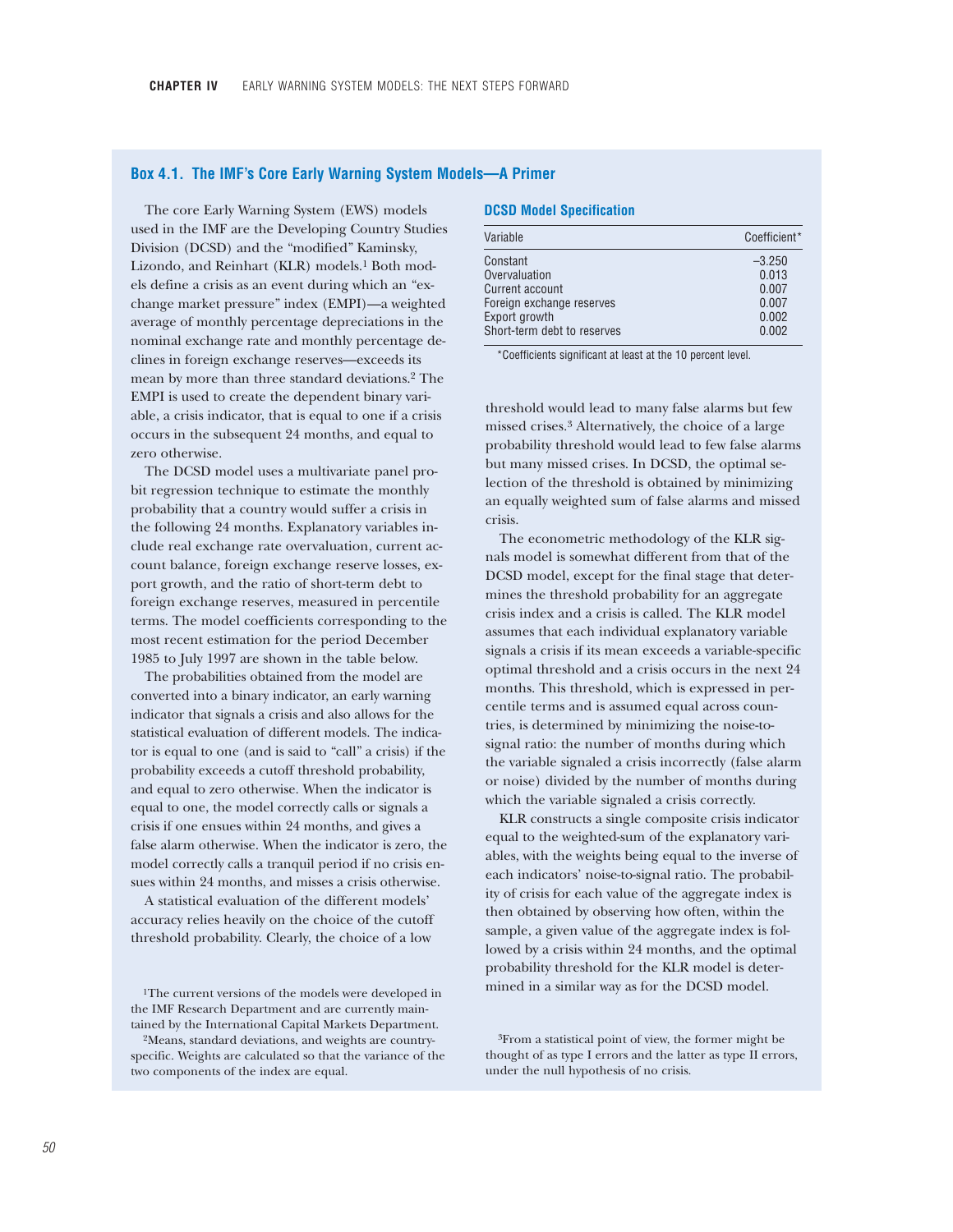crease of more than 25 percent) and estimates the probability of both events simultaneously using a two-equation framework. Finally, GS-Watch defines a crisis event as one in which a financial price index (FPI) crosses an endogenous threshold, the latter being determined as a function of lagged values of the FPI.4

### **Model Performance**

How well have the EWS models performed, especially in periods outside the original sample period used for estimation of the relevant parameters, in terms of both the appropriate forecast of an actual crisis and the avoidance of false signals (either missing an actual crisis or falsely forecasting a crisis that did not occur)?

A thorough evaluation of the IMF's EWS models recently concluded that the core models' forecasts are significant predictors of actual crises but that they still generate a substantial number of false alarms and missed crises (see Berg, Borensztein, and Pattillo, 2001). The study stresses the importance of out-of-sample prediction for an EWS model to be a useful surveillance tool, as well as the trade-off between missing crises and generating false alarms. The relatively long 24-month prediction horizon led the authors to evaluate the models according to the forecasts issued in July 1999. Overall, the authors concluded that the DCSD model performed reasonably well, as countries with a predicted probability of crisis above 50 percent subsequently had crises, and no crisis country had a probability of crisis below 26 percent. Furthermore, the DCSD model called 59 percent of the crises correctly but issued a large number of false alarms, 78 percent.5

In contrast, investment bank models do not perform as well as the core models when predicting exchange rate crises out-of-sample, but

they appear to have satisfied their commercial objectives. Both the GS-Watch and CSFB models have an adequate in-sample performance (the percent of crises correctly called is 66 percent and 61 percent, respectively), but their out-ofsample predictions are much weaker (the percent of crises correctly called falls to 54 percent and 27 percent, respectively).6 However, investment bank models are regarded by the investment banks as performing reasonably well when evaluated solely on the merits of their shortterm trading and/or investment recommendations. For example, the expected return of currency portfolios based on GS-Watch have consistently outperformed market neutral portfolios of emerging markets currencies (see Ades, Masih, and Tenengauzer, 1998).

The more recent performance of EWS models can be examined in terms of their forecasts in the periods surrounding two episodes that took place in 2001 and satisfy the EWS models definition of a crisis: namely, the devaluation of the Turkish lira in February 2001 and the devaluation of the Argentine peso in early January 2002.

The predicted probabilities of crisis and cutoff probabilities for the IMF's DCSD and KLR models before these episodes are shown in Figure 4.1. Both the DCSD and KLR Crisis Signals models correctly called for a crisis during the entire year preceding the Turkey crisis of February 2001. More precisely, both models correctly called the Turkey crisis in respectively 19 and 14 of the 24 months preceding the crisis. For the January 2002 crisis in Argentina, the DCSD model only started to signal problems in March 2001, when the run on the banks and foreign exchange reserves began. By October 2001, the DCSD model still called the crisis but only marginally and after a counterfactual decline in the probability of a foreign exchange crisis. The

<sup>4</sup>The FPI, a weighted average of three-month exchange rate and reserve changes, is similar to the "exchange market pressure index" used in DCSD.

<sup>5</sup>A false alarm may not necessarily be bad if it signals real risks are eliminated through, for example, policy adjustments. 6The corresponding number of false alarms as percent of total alarms are 74 percent and 94 percent (in-sample) and 87

percent and 96 percent (out-of-sample).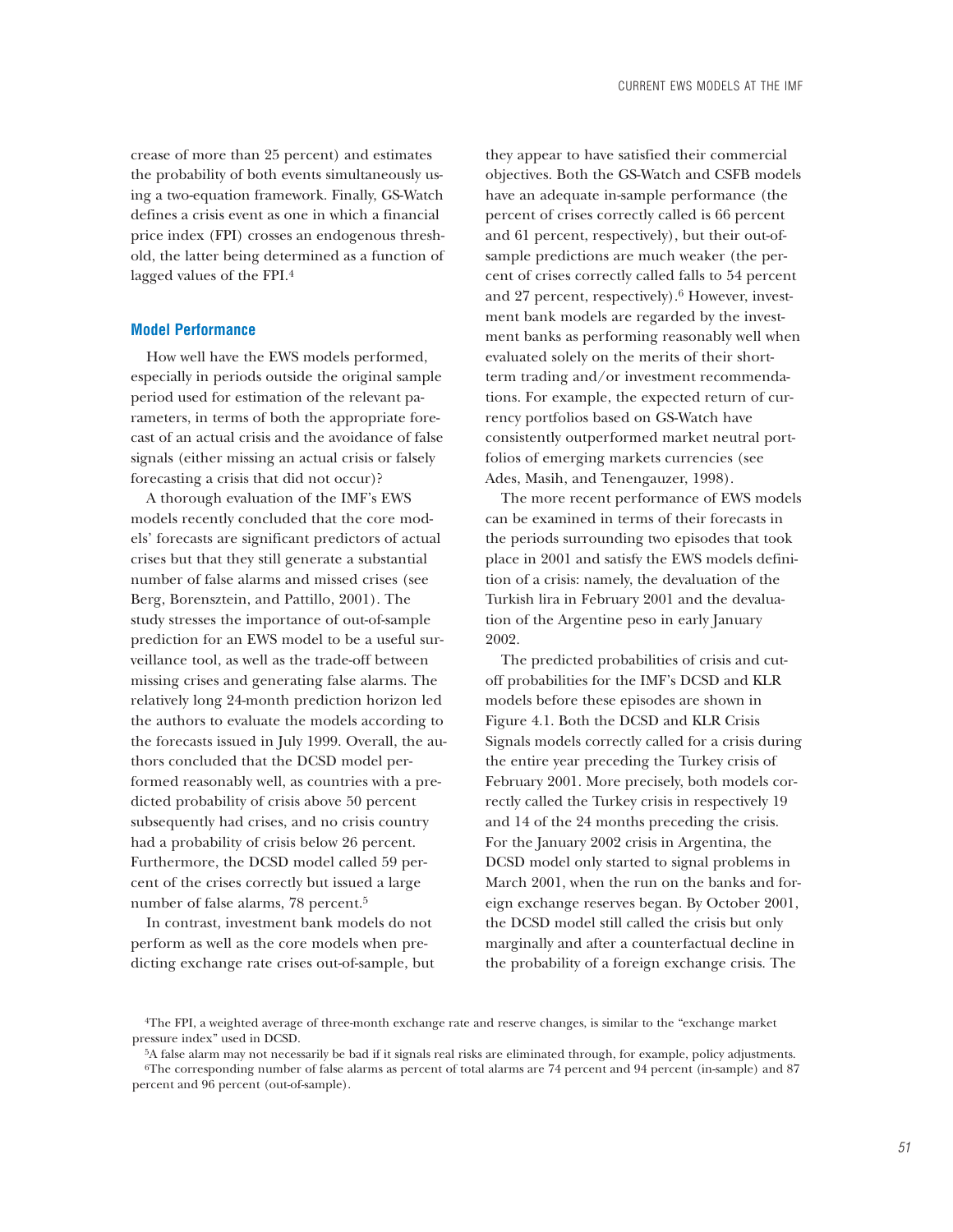



Source: IMF staff calculations.

KLR model has not called a crisis in Argentina since August 2000.7

The performance of investment bank models during these two crises was also mixed. CSFB-EMRI missed the Turkish episode, since it was predicting a decline in risk one month ahead of the crisis. In Argentina, the model indicated a significant increase in the country's risk score. In October 2001, DBAC called the Argentine episode correctly and predicted a possible devaluation as large as 20 percent, in part owing to the inclusion of interest rates as part of the definition of crisis. However, DBAC also missed the devaluation of the Turkish lira. Finally, GS-Watch correctly signaled events in Turkey three months ahead. For Argentina, GS-Watch did call a crisis from September 2001 to early December 2001. However, as in the case of the DCSD model, the GS-Watch model indicated that the crisis probability in Argentina declined in November and early December 2001. Also, as in the DBAC model, the GS-Watch model has issued a significant number of false alarms in the last quarter of 2001, as it called crisis in the next three months in almost every emerging market analyzed with the exception of Bulgaria, China, Chile, and Peru.

In sum, the current EWS models show mixed results in terms of forecasting accuracy, but they offer a systematic, objective, and consistent method to predict currency crisis, that helps avoid analysts' biases. Moreover, such models offer a single measure of risk in a statistically optimal way, that can be easier to interpret than, for instance, a large number of indicators giving different signals. Some analysts, noting the diverse group of countries singled out as most (and least) vulnerable by the different models, have suggested averaging the models' predictions. However, recent experience does not suggest that averaging leads to significant

<sup>7</sup>One of the reasons for the models' contrasting performance in the Argentina and Turkey crises is explored in the discussion on debt crises in the next section.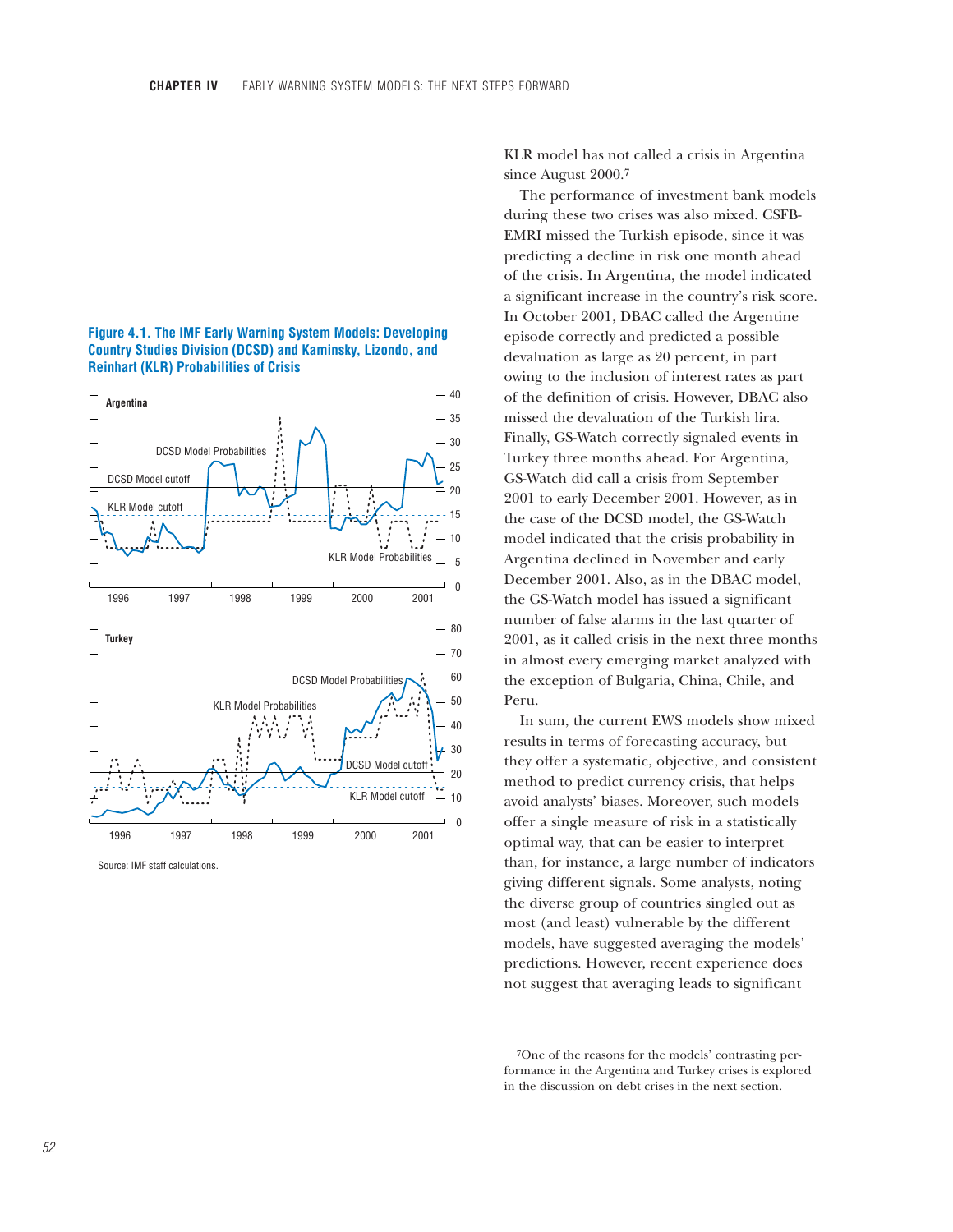improvements.8 As a result, the next section discusses other avenues of improvement of EWS models.

## **EWS: A Way Forward**

The recent evaluations of the performance of EWS models, as well as the experience with emerging markets crises around the turn of the century, suggest two potential avenues for increasing the usefulness of these models as surveillance tools. First, the different nature of recent financial crises suggests the desirability of developing a set of "building blocks" that would help forecast not only foreign exchange but also debt and banking crises, and identify the linkages between them. Second, EWS models could be improved or augmented by a more efficient use of the information embedded in forwardlooking asset prices to anticipate financial market pressures. Although several crises took market participants by surprise, the increasing number of financial instruments available in emerging markets, combined with new techniques for extracting information from the prices of such instruments, suggest that this could be a fruitful avenue to pursue.9

## **Foreign Exchange Crises**

Most of the existing EWS models omit the use of short-term interest rates as either a component of the definition of a foreign exchange crisis or as a determinant of the crisis. Domestic interest rates could be included as an independent event/equation along the lines of the DBAC model, or they could be combined with exchange rates in a more complete measure of "financial market pressures." Similarly, excessive money or domestic credit creation is a key determinant of "first generation" foreign exchange crises, but the lags in the availability of monetary aggregates make them a less useful predictor of such crises; interest rates could reflect money market pressures in a more timely fashion.10

Stock market prices have some degree of predictive power in all market models, as well as in KLR,11 and sectoral stock prices show promising results that are worth pursuing further. In particular, Becker, Gelos, and Richards (2000) argued that sectoral differences in stock market performance may constitute valuable leading indicators of currency crises in emerging markets. Using company level data, the study indicates that around a year before the 1994–95 Mexican currency crisis net importers and financial companies began to continuously underperform the market, while net exporters showed continuously high abnormal stock returns.

New methods to extract information about market expectations from derivative prices could also be used as part of an EWS. Traditionally, forward exchange rates have been used in the mature markets to extract information about ex-

8See Forbes (2001). For example, the three most vulnerable countries in October 2001 were Malaysia, Israel, and Mexico for CSFB-EMRI; Turkey, South Africa, and the Czech Republic for DBAC; and Poland, India, and Argentina for GS-Watch. Furthermore, on many occasions the models' predictions of changes in the average vulnerability of emerging markets move in different directions. From February 2001 to August 2001, average vulnerability according to CSFB-EMRI increased by 26 percent. In the same period, average vulnerability according to GS-Watch declined by 16 percent.

9The use of financial market data suggests that the definition of a crisis and the prediction horizon may have to be adjusted to the shorter history and higher frequency of the data. Ideally, from the policymaker's point of view, it would be optimal to have indicators that signal a crisis several months or even years in advance. However, in the KLR model, all the indicators send their first crisis signal between a year and a year-and-a-half before the crisis erupts, and most of them give persistent signals that grow in intensity as one approaches the crisis. It seems that not much would be lost by moving to a 12-month horizon.

 $10$ First generation models of crises are driven by excessive domestic credit creation needed to finance budget deficits, while second generation models explain crises as the result of shifts in investors' expectations whenever there is a conflict between a fixed exchange rate and other government objectives. Third generation models of crises emphasize financial frictions (Krugman, 1999).

<sup>11</sup>Berg and Pattillo (1999) find that a rerun of the KLR model yields a noise-to-signal ratio greater than one for stock prices; this is in part due to a change in sample that removes some European countries and adds other emerging markets.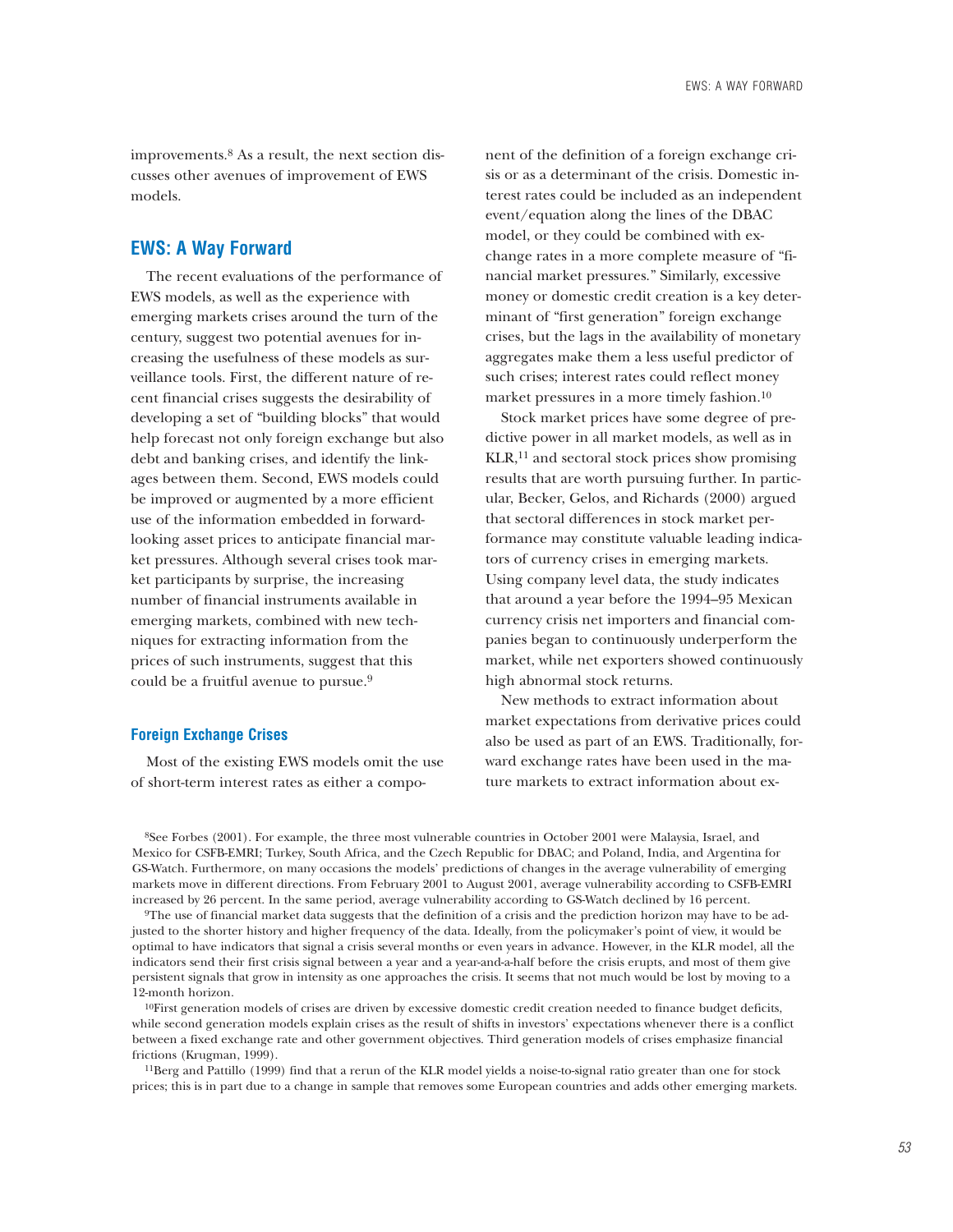



Source: IMF staff calculations based on data from Bloomberg L.P.

pected future spot rates.12 The proliferation of offshore nondeliverable forward markets for emerging market currencies, together with the deepening of onshore markets in some countries, increases the feasibility of applying these methods to emerging markets. For instance, a substantial increase in the probability of devaluation of the Argentine peso was priced in the 12 month nondeliverable forward rates by late July–early August 2001 (see Figure 4.2). Also, the experience with the Korean *won* shows that once restrictions are removed and the market deepens, the offshore nondeliverable forward market leads the domestic spot market—suggesting that price discovery happens primarily offshore and that information from offshore markets could be used to predict onshore financial pressures (Park, 2001).

More recently, new techniques based on foreign exchange option prices provide market expectations on the whole risk-neutral probability distribution of future exchange rates (see Soderlind and Svensson, 1997; and Annex II of IMF, 1997). Unlike traditional exchange rate forecasts that provide only a point estimate of the mean of future exchange rates, option prices allow for the derivation of the probabilities associated with different ranges for the value of the underlying exchange rate. An example of the potential usefulness of these techniques is provided in Figure 4.3, which plots the probability density functions for the Brazilian *real* at different dates in July, October, and December of 2001.13

12Although forward rates are generally biased predictors of future spot rates, they could be used together with survey expectations of exchange rates and other factors that explain systematic forecast errors in foreign exchange markets (Lewis, 1995).

13While these methods have been applied mostly to mature market currencies, Campa, Chang, and Refalo (1999) used them to study the credibility of the Brazilian Real Plan of 1994–97. The method used to derive the probability density functions in Figure 4.3 differs from the ones used in that paper and follows that suggested in Malz (1996). In both cases, these are risk-neutral probability density functions, and there may be a bias derived from the need to compensate risk averse investors (Breuer, 2002).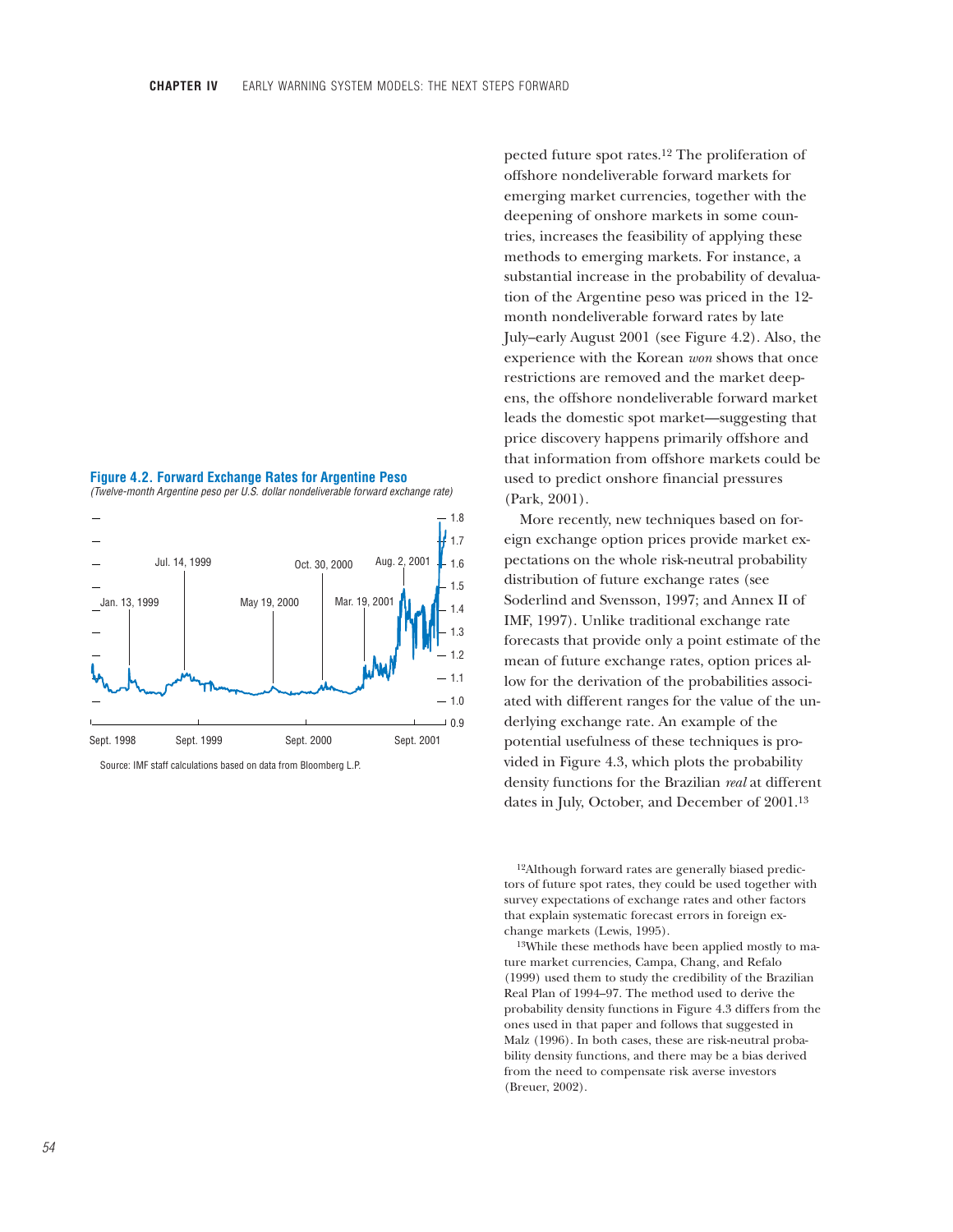By the end of July, forward rates on the Argentine peso had increased sharply. The implied probability density function for the *real* on July 31, 2001, shows that markets underestimated somewhat the contagion effects from Argentina. The Brazilian *real* exchange rate hit 2.60 on September 10, 2001, a level that at the end of July was considered by market participants to be likely with only a 2 percent probability. However, by mid-October, the implied probability density function displayed negative skewness, indicating the market was pricing currency options as if it expected a reversal of the depreciation of the *real* that had taken place between the end of July and mid-October. Since the Argentine peso continued to trade in the forward market at a substantial discount from spot, this suggests that market expected the *real* to decouple from the peso. The *real* did appreciate between mid-October and mid-December, and the December probability function shifted to the left and its dispersion decreased.

### **Debt Crises**

There have been important recent crises (such as in Pakistan and Argentina) in which debt crises occurred either without or well before foreign exchange crises, and it may be that predicting debt crises is a worthwhile goal in and of itself. Recent research has highlighted the role of short-term external debt and rollover difficulties during such crises (Detragiache and Spilimbergo, 2001). However, while the inclusion of short-term debt in an early warning system has improved the performance of the DCSD model relative to others, the changing nature of crises suggests that it may be too restrictive to focus just on foreign exchange crises models. In particular, the short-term debt/reserves variable is a good indicator of liquidity problems, but it is not necessarily a good predictor of external solvency crises. This point is illustrated in Figure 4.4, which shows liquidity ratios, as well as debt service ratios (a traditional determinant of country risk) for Argentina, Turkey, and their peer group. While Argentina had a good external



Source: IMF staff estimates based on JP Morgan data and Bloomberg.

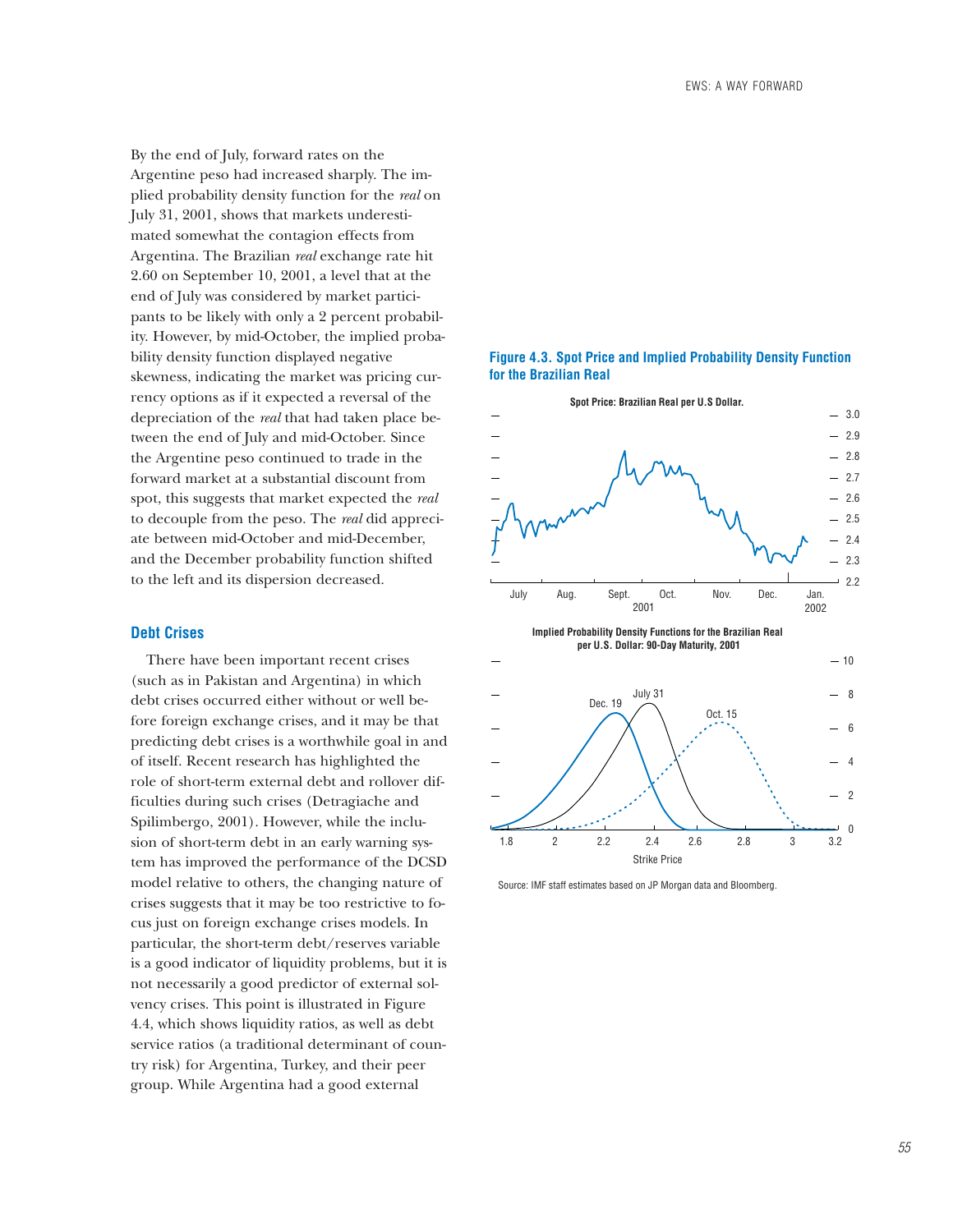

#### **Figure 4.4. Argentina and Turkey: External Liquidity and Debt Service Ratios1**

 1The figures for 2001 are FitchResearch estimates. Liquidity ratio is defined as official reserves incl. gold plus banks' foreign assets/debt service plus liquid external liabilities; debt service ratio is defined as debt service/current receipts; Argentina's peer group by December 2000 included: Brazil, Colombia, Costa Rica, El Salvador, India, Kazakhstan, Lebanon, Panama, Peru, Philippines, Slovakia, Turkey, Venezuela.

liquidity position relative to Turkey, the country's debt-service indicator was more than twice that of its peer group in 1999–2000. This reflected, and anticipated, the sovereign's solvency problems that would become more evident in 2001.

Traditional models of country (credit) risk and external solvency indices could be used as part of an EWS for emerging market crises.14 An example of a country risk model is provided by Eichengreen and Mody (2000), who developed an econometric model of the determinants of emerging market debt spreads. The model was estimated for the years 1991–95 and produced satisfactory out-of-sample forecasts for 1996.15 The debt service to exports ratio is statistically significant in the regression, $16$  and has a sample average of 0.20; Argentina's figure for 1999–2000 is more than three times that average. An example of a model using external solvency indices is provided by Cohen (1991), who develops a simple solvency index that allows him to empirically assess whether or not indebted nations may have passed the point where they would default on their debt-service obligations.

The above models could be complemented with information on the term structure of emerging market bond spreads as well as on credit default swaps. The term structure of sovereign yield spreads could reflect expectations about the probable *timing* of any default, and the path of resolution and recovery of market access. In a recent study, Cunningham, Dixon, and Hayes (2001) show that Argentina's zero-coupon spread curve was sharply inverted by the end of July 2001 while the Brazilian curve was upward

14Just as in the case of a balance of payments crisis, one would need an operational definition of what constitutes a "debt" or "sustainability" crisis.

15Deviations of spreads from the levels predicted by credit ratings could also signal the need for further scrutiny of a country's fundamentals and market technicals, warning about potential reassessments of a country's creditworthiness (Sy, 2001).

16Other significant determinants of spreads included factors such as the ratio of external debt to GDP, debt reschedulings, maturity of the instruments, and the existence of a private placement.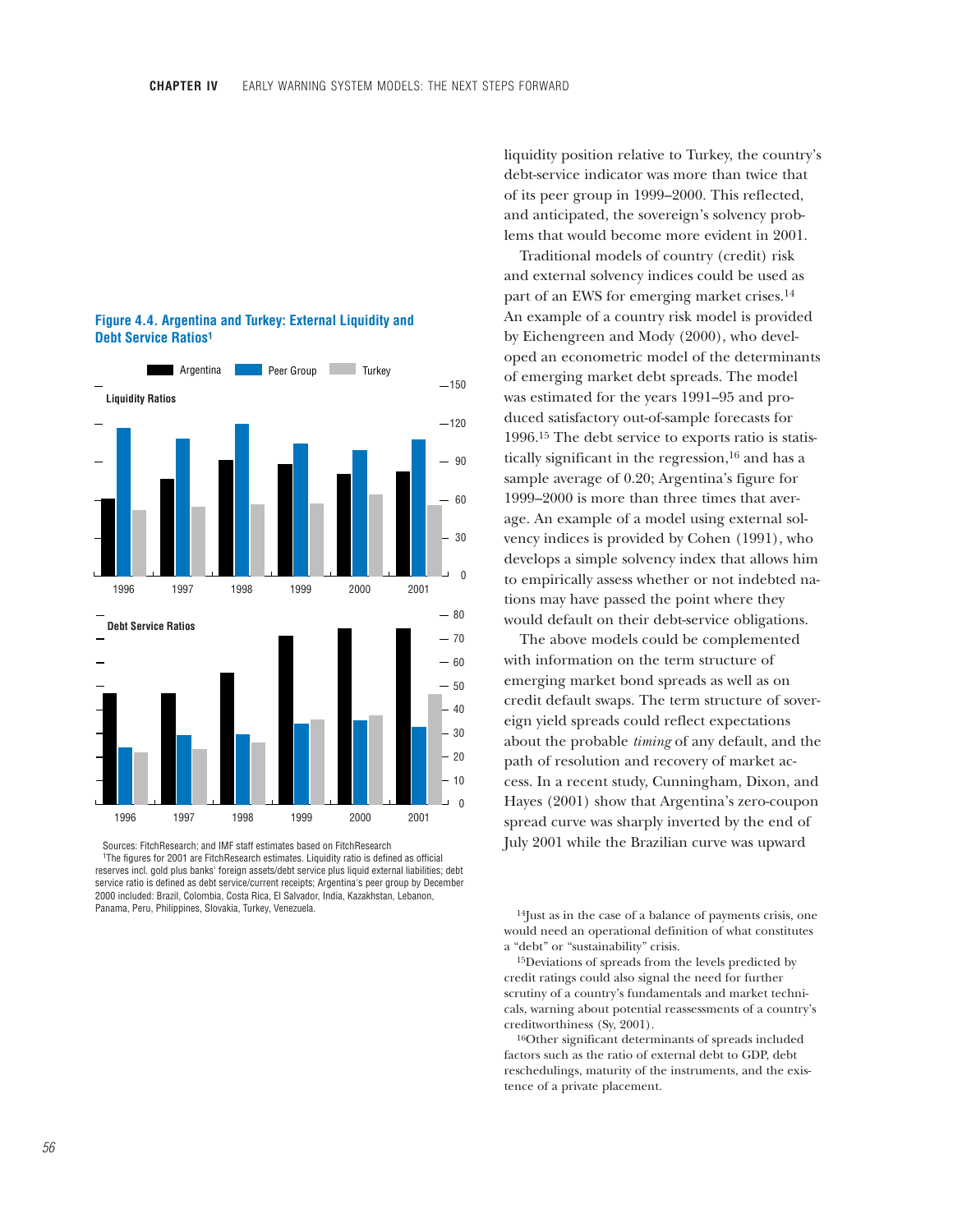sloping, suggesting a heightened short-term credit risk in Argentina that was somewhat—but not totally—reduced after the June 2001 debt swap. The same pattern of curve inversion is indicated by default swap spreads: the differential between 10-year and one-year Argentina default swap spreads became strongly negative in the second half of last year (Figure 4.5), implying a higher short-term probability of default. Moreover, the differential is several times larger than the similar negative differentials observed during the Brazilian crises of 1998–99.

Recent experience has shown that temporary market closures (also referred to as "sudden stops" in capital inflows) have become a feature of international capital markets, and that this could increase the vulnerability of countries with relatively large external financing needs. Market closures are systemic rather than country-specific events that can be defined as the weeks when aggregate gross flows to all emerging markets are below 20 percent of average issuance levels (see IMF, 2001b). While in some cases market closures start with difficulties in a particular emerging market, in others they are the result of conditions in mature markets that constrain the supply of funds to the emerging market asset class as a whole. Preliminary studies have shown that mature market factors—such as the closure in the U.S. high-yield bond market and global equity market volatility—increase the probability of closure for emerging market issuers. More generally, studies show that factors like high U.S. interest rates and high-yield corporate bond spreads are associated with less issuance of emerging market debt. At the same time, domestic emerging market factors, such as high local market returns and high debt amortizations, are associated with higher issuance levels and lower probabilities of bond market closures (see Annex III of IMF, 2001a).

## **Banking Crises**

Banking crises share several common determinants with foreign exchange crises, and are sometimes a main cause of an exchange crisis,







Sources: IMF staff estimates based on JP Morgan data.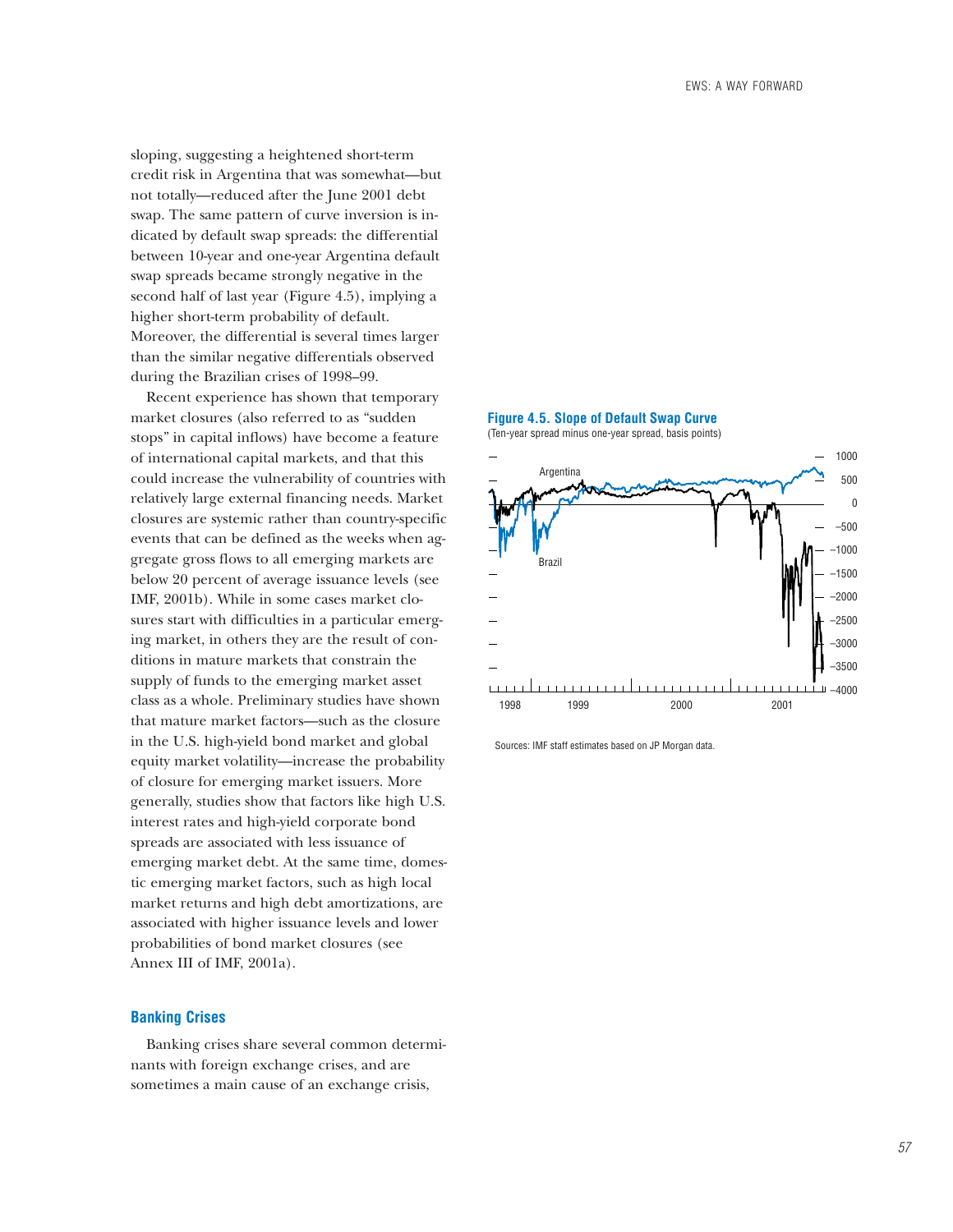



Source: Korea Stock Exchange.

 1Sectoral index based on the set of financial companies in KOSPI of the Korea Stock Exchange. The thick solid line represents the average of the index through 05/30/96; the thin lines represent the corresponding standard deviation bands.

but recent efforts to predict banking crises have met with limited success. Kaminsky and Reinhart (1999) and Kaminsky (1998) find that excessive credit growth, recessions, and the burst of asset price bubbles tend to precede banking crises. However, with the exception of stock market prices, these variables (in particular, monetary and credit aggregates) are available with relatively long lags in emerging markets. More important, models that appropriately assign a higher weight to type II errors for banking crises, had low predictive power relative to the Asian banking crises.17 Also, studies that look at individual bank balance sheet indicators (see Gonzalez-Hermosillo, 1999), which could potentially identify problems in systemically important banks, find that loan quality and equity deteriorate rapidly before a bank fails. However, the lack of consistent cross-country results and the scarcity and lack of timeliness of data on these variables in emerging markets make individual bank failure quite difficult to predict.18

Bank stock prices may provide useful predictive information, and while only some emerging markets banks are publicly traded, these are in general the ones that would eventually cause systemic banking problems. Studies for the United States, for instance, show that stock prices help predict the financial condition of individual banks, even after taking into account past rating and financial statement information (see Berger, Davies, and Flannery, 2000; and Gunther, Levonian, and Moore, 2001). There is no systematic evidence for emerging markets, but Figure 4.6 demonstrates the potential usefulness of forward-looking bank stock prices to predict banking crises: the financial sector subcomponent of

17Demirguc-Kunt and Detragiache (1999) stress that, the higher the cost of missing a crisis relative to the cost of taking preventive action, the more concerned the policymaker will be about type II errors relative to type I errors.

18The Financial Soundness Indicators (FSI) database, currently under construction in the IMF's Monetary and Exchange Affairs Department, could provide a useful input for a banking crises building block of an enhanced EWS.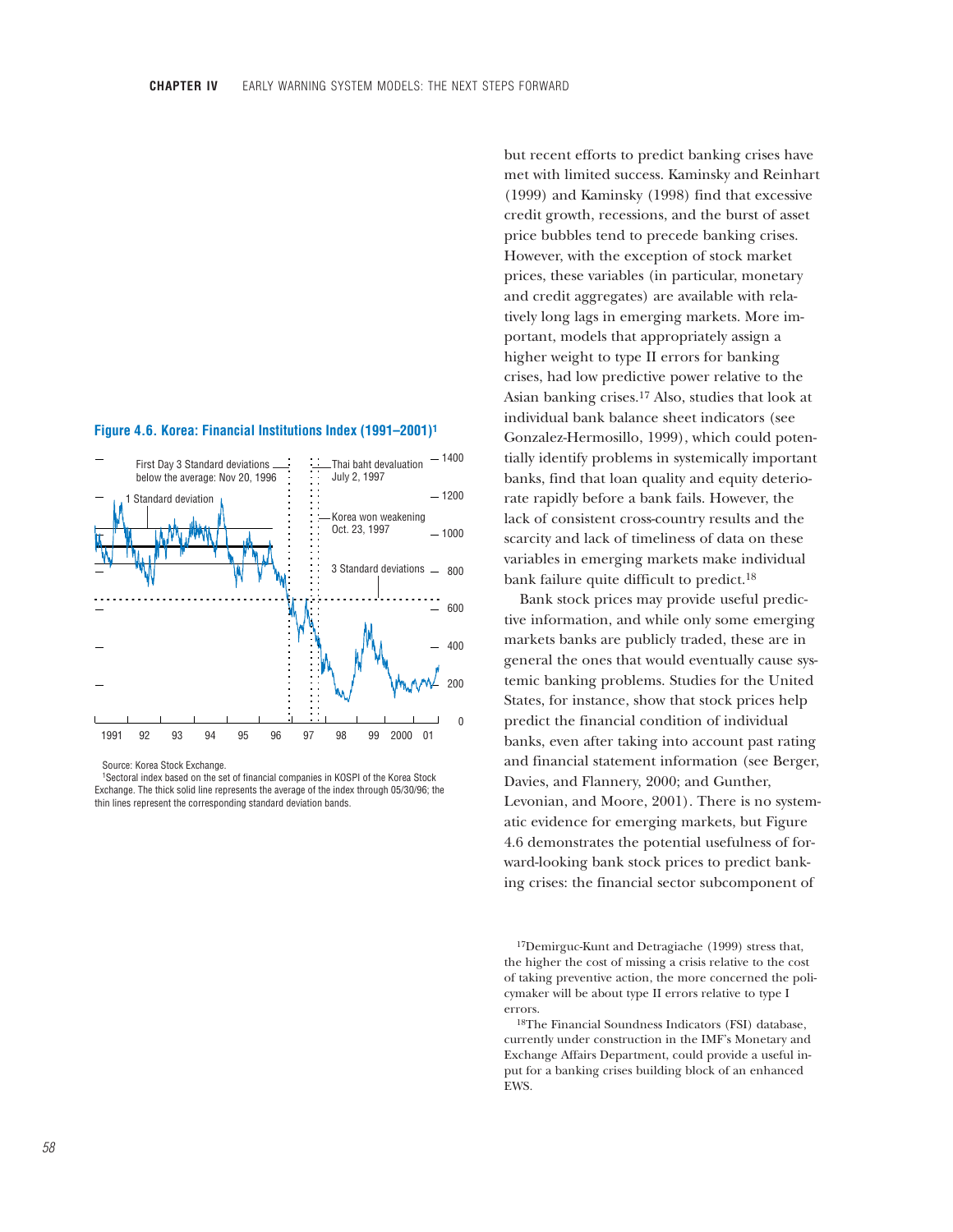Korea's stock market index fell by more than three standard deviations almost a year before the onset of the foreign exchange crisis in Korea, a forewarning of potentially serious problems in the banking system.

Banking crises are intimately linked to corporate financial stress, and new tools developed to estimate forward-looking measures of credit risk of both banks and corporates could be used as part of an EWS. These methods combine structural models of default with standard portfolio theory to assess the probability of extreme portfolio losses related to emerging market credit events. Structural models of default rest on the premise that a firm defaults on its debt when the market value of assets falls below the book value of its liabilities; viewing equity claims as a call option on the underlying asset value allows for the use of stock market prices to estimate marketbased default probabilities.19 A preliminary application of these methods to selected emerging markets, using KMV LLC proprietary software and techniques (see Bohn and Chai, 2001), suggest that they are not only usable in emerging markets but also that they lead to results that the authors regard as superior to those of econometrically-fitted models given the problems with the availability and quality of the data.

#### **Financial Market Linkages**

The development of separate "building blocks" for predicting foreign exchange, debt, and banking crises should take into account the close links between financial markets, and that one should be able to capture spillovers across bond, equity, and loan markets. Some of these linkages are already incorporated into each building block, but others are more subtle and may require a second stage of (joint) estimation and/or the use of scenario analyses. For example, Flood and Marion (2001) argue that study-

ing currency and banking crises either in isolation or in perfect correlation with each other is inappropriate, producing biased estimates of the likelihood of crises. A key linkage between the two crises derives from the fact that government guarantees to depositors weaken the government's ability to fulfill other guarantees, such as that of maintaining a fixed exchange rate. Chang and Velasco (2000) relate bank and debt crises by jointly modeling the behavior of domestic bank depositors and foreign debt creditors. Finally, Christiano, Gust, and Roldos (forthcoming) show how a foreign exchange crisis could exacerbate the effects of a "sudden stop" in capital inflows (i.e., a debt crisis), by reducing the value of domestic assets that could be used as collateral in international credit markets. Although incorporating these linkages into a general EWS may be challenging, the insights could be taken into account in scenario analyses.

#### **Contagion and Cross-Country Linkages**

Contagion measures are included in some of the investment bank EWS models, but the adhoc treatment in these models contrasts sharply with the research on the issue. Traditional measures of contagion compare sample correlations among asset returns of different countries during tranquil and crises periods (see, for example, IMF, 2001b). However, unconditional correlations ignore the existence of interdependencies, both through international trade and financial linkages across countries.20 There are two ways to overcome these limitations.

One approach is to assume that standard interdependencies are associated with small shocks to fundamentals whereas large crises and sporadic shocks may generate panics and herding behavior unrelated to fundamentals. This approach assumes that linkages across asset mar-

<sup>19</sup>These models are based on the work of Black and Scholes (1973) and Merton (1973).

<sup>20</sup>Forbes and Rigobon (2001), and Corsetti, Pericoli, and Sbracia (2001) review the main issues in the measurement of contagion.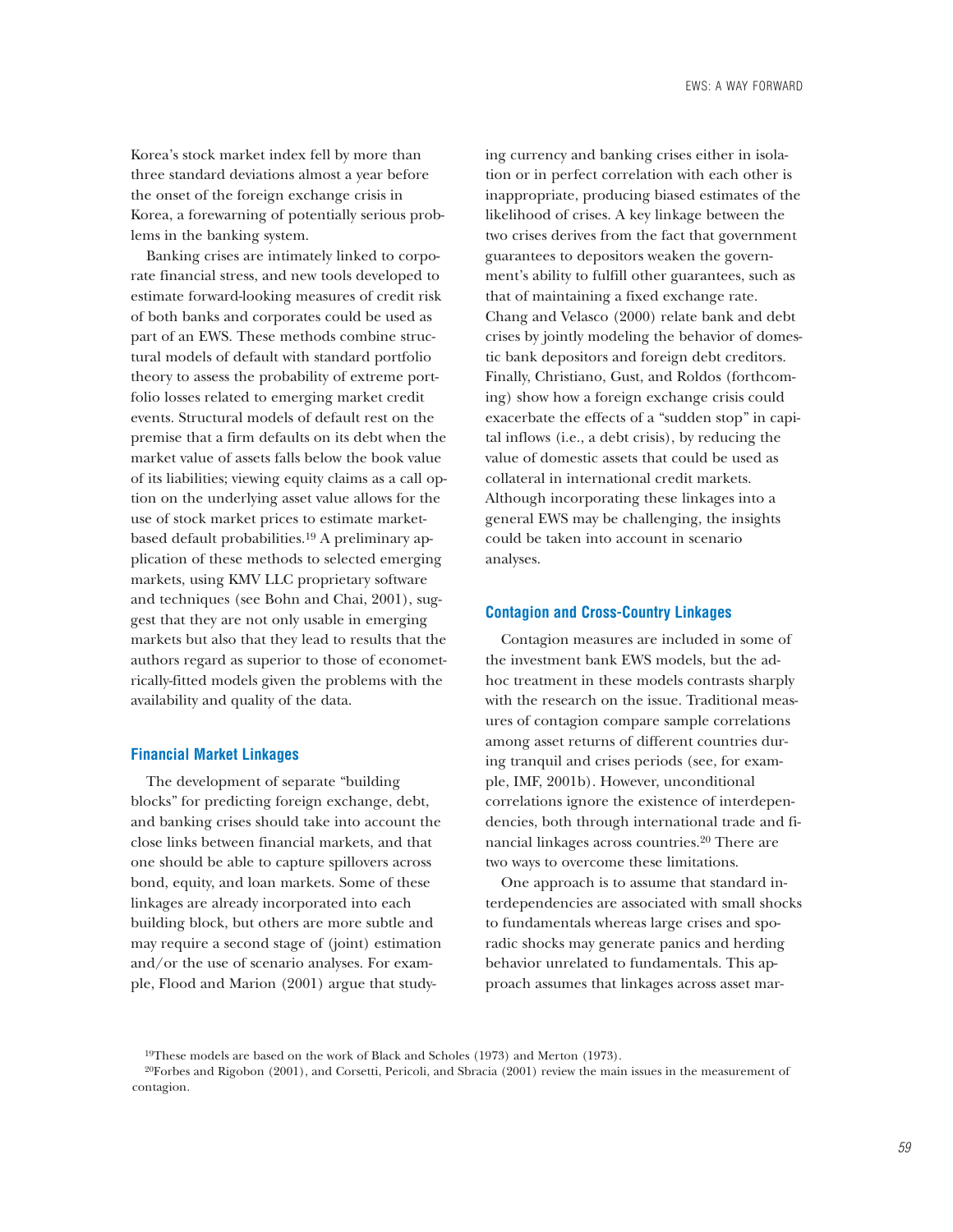#### **Box 4.2. Alternative Measures of Contagion**

The major emerging market crises of the 1990s were often associated with extensive spillover effects (contagion) across countries and markets. Such contagion has been viewed as arising from trade linkages, financial linkages (such as a common lender), a "wake-up" call that leads investors to reevaluate their view on countries that are "similar" to the crisis countries, and herding behavior.

The extent and pattern of contagion during a crisis has often been measured by examining changes in the level of correlation between financial variables in different markets and countries such as bond spreads and equity returns. For example, in the aftermath of the Long-Term Capital Management (LTCM) debacle and Russian default in the fourth quarter of 1998, the correlations between equity markets jumped upwards for all equity markets (see the first Figure). In contrast, the continuing problems faced by Argentina during the last quarter of 2001 did not affect stock markets in the region substantially as witnessed by the decline in correlations (see Chapter II).

Although the changing pattern of correlations provides one indicator of contagion, these correlations do not directly measure the behavior that is more relevant during crisis periods, namely the degree to which large negative returns in one country or market are associated with large negative returns in another country or market.1 Understanding how large shocks are transmitted across markets, and characterizing this transmission mechanism quantitatively is important if the effects of small financial shocks in one country propagate to another country in a

<sup>1</sup> Indeed, simple Pearson correlations can be deceptive when studying the comovements between large negative returns in two markets. For example, for a data sample obtained from a bivariate normal distribution with constant correlation coefficient, the correlation of the subsample including large returns is higher than the correlation of the subsample including small returns (Boyer, Gibson, and Loretan, 1997, and Embrechts, McNeil, and Straumann, 1999). Therefore, an increase in correlation does not necessarily identify a contagion episode.

**Correlation of Daily Equity Returns During Russian Crisis and Long-Term Capital Management Failure1**



different manner than large shocks. Indeed, large negative returns might have a higher level of correlation across countries if their occurrence leads investors to reevaluate the risks associated with investing in certain groups of countries or classes of assets.

Recent developments in extreme value theory (EVT) have allowed for a more precise measure of what can be called "extreme correlation" the likelihood that a large negative financial return in one country is accompanied by a large negative return in another country. To derive this extreme correlation, one needs first to specify what constitutes a "large" or extreme negative return. In many studies, the criteria has been to focus on the bottom 5 percent of the negative returns over a specified sample period.2 Given this criteria, one can show that the univariate distribution of extreme returns is well captured by the class of generalized Pareto distributions, and that the degree of extreme correlation between two series of

2More sophisticated methods can be used to determine the threshold value that determines whether returns are extreme or not. See Longin and Solnik (2001); and Poon, Rokinger, and Tawn (2001).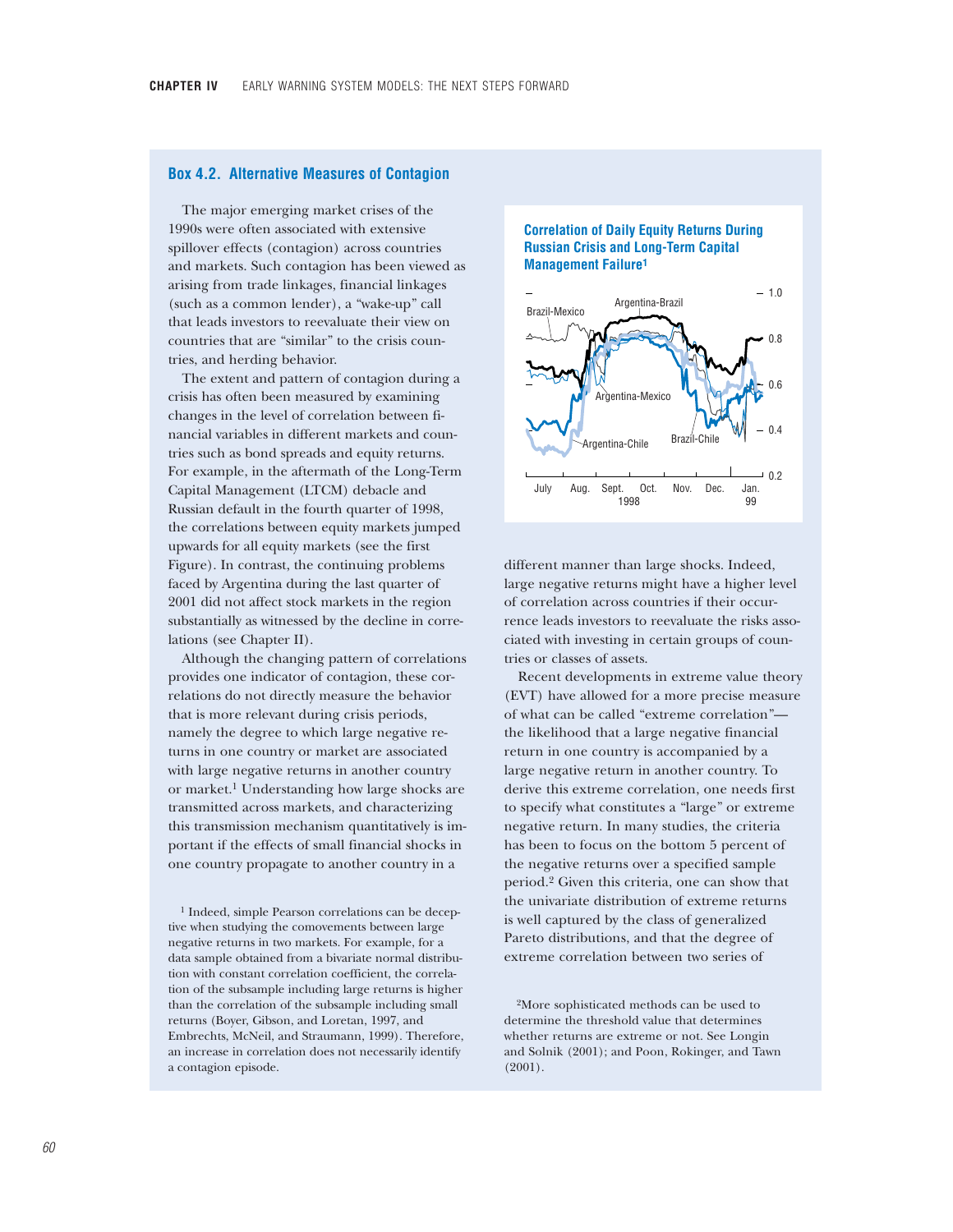returns is given by the so-called Chi dependence measure, χ.3

The dependence measure χ can be roughly regarded as the conditional probability that, when a return in one market is the lower say 5 percent of all its outcomes, the other return will also be in the lower 5 percent of its outcomes. A higher value of χ implies an increasing likelihood that large negative returns in one market will be associated with large negative returns in the other.

While the value of  $\chi$  can be examined during any given period to measure the degree of contagion as represented by the extreme correlation of asset returns, one can also consider how the value of  $χ$  has evolved over time to see if the degree of contagion has been rising or falling. As an example, the second figure portrays the evolution of the average χ values for a number of Latin American countries during the 1990s. Using weekly returns on stock indices over a 15 year period between December 31, 1987 and October 25, 2001, the extreme correlation measure is estimated for the bottom 5 percent of the negative returns using five-year rolling windows.4 A number of results stand out. First, there has been a secular increase in the values of the χ throughout the 1990s. Second, the values of  $\chi$ become statistically different from zero (at the 5 percent level of confidence) only in the period since the Russian crisis of late 1998 (see Chan-Lau, Mathieson, and Yao, 2002). These results suggest that, for at least the Latin American

3See Coles, Heffernan, and Tawn (1999). If *x* and *y* are two series of returns on equities, the

$$
\chi = \lim_{u \to 1} 2 - \frac{\log \Pr[F_x(-x) > u, F_y(-y) > u]}{\log u}
$$

where *u* is the threshold value whose exceedance defines large returns, i.e.  $u = 1 - 0.05 = 0.95$  for the bottom 5 percent negative returns,  $Pr(i, j)$  is the joint probability of *i* and *j* occurring, and  $F_x$ ,  $F_y$  are the cumulative marginal density functions of *x* and *y*.

<sup>4</sup>The temporal behavior of  $χ$  is virtually the same if one starts with an initial five-year window and incrementally adds weekly observations until the full sample is utilized. These results and calculation of extreme correlations for emerging markets and for mature markets are discussed in Chan-Lau, Mathieson, and Yao (2002).





 Source: IMF staff calculations based on data from Primark Datastream LLC.

 1Average of five-year rolling windows for estimates of χ for the following country pairs: Argentina-Brazil, Argentina-Chile, Argentina-Mexico, Brazil-Chile, and Brazil-Mexico.

economies included in the sample, a large negative return in the equity market in one country has become increasingly likely to be associated with large negative outcomes in the other markets. The reasons for this secular increase in the extreme correlation between the Latin American markets are as yet not fully understood. One possibility is that the nature of the investor base for Latin American equities has changed over the course of the 1990s, with socalled "crossover" investors playing an increasingly important role.5 Such investors will place a relatively small fraction of large portfolios in emerging market investments if they expect them to offer an attractive return. However, since the benchmarks used to evaluate the performance of portfolio managers of crossover investors typically do not encompass emerging market assets, they can abruptly reduce or eliminate their holdings of emerging market assets if the outlook for emerging markets deteriorates or if managers become more risk adverse and seek lower overall volatility of their holdings.

5Such investors would include large mature markets institutional investors such as pension funds and insurance companies.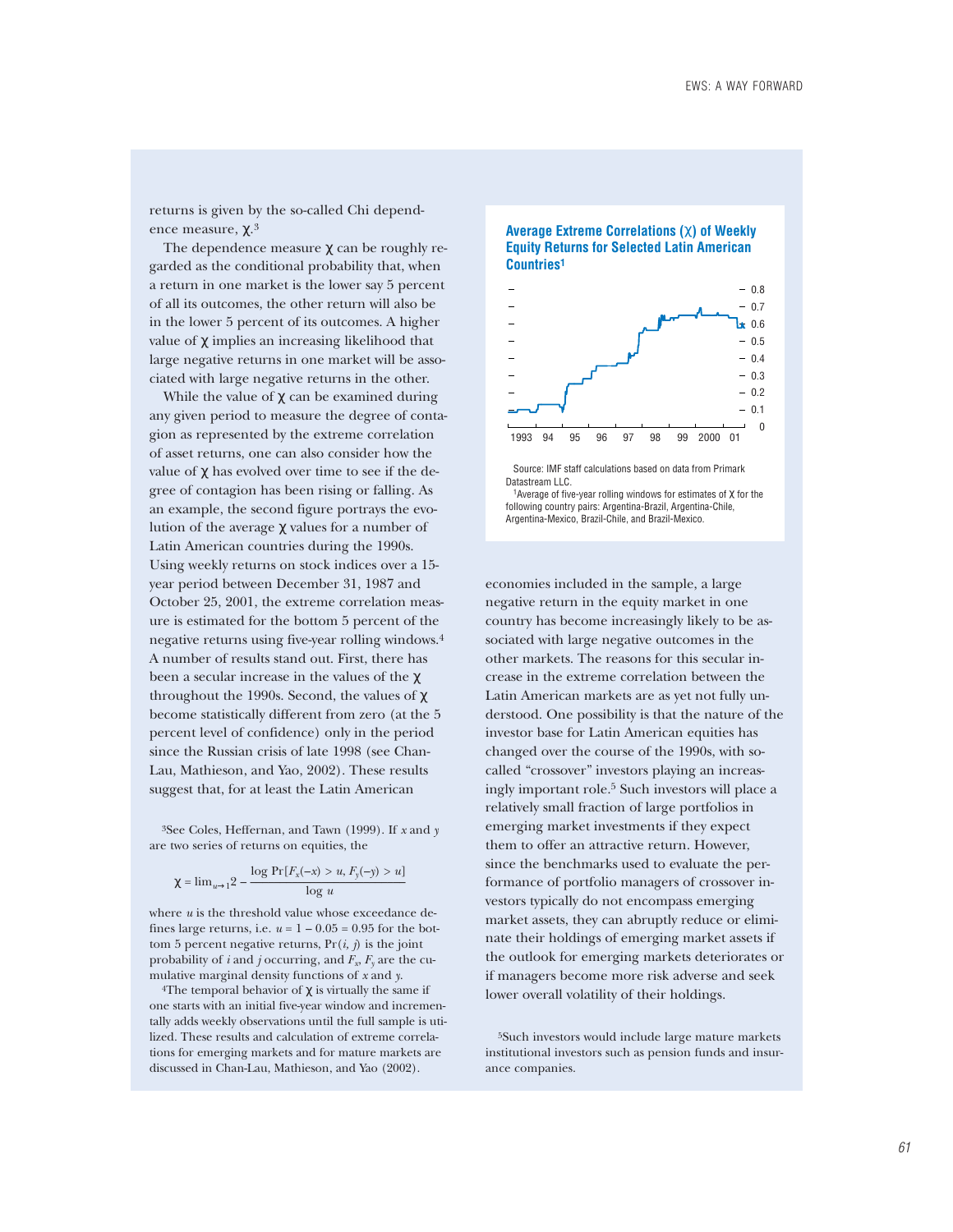kets in periods of stress can be characterized by means of a measure derived from extreme value theory, one that captures the dependence or correlation between the extreme values of returns (or the tails of the distribution of returns). The approach allows for the derivation of the probability that a crisis occurs in one country, conditional on a crisis happening in another one. Estimates for the G-5 countries suggest that simultaneous crashes in stock markets are about two times more likely than in bond markets (Hartmann, Straetmans, and de Vries, 2001). A recent application of these techniques to emerging markets (Box 4.2) suggests that the intensity of stock market linkages during crises periods in Latin America has increased in recent years, a phenomenon that could be explained by shifts in the investors base holding emerging market assets.

Another approach estimates the empirical relevance of the different channels of transmission of shocks across countries and argues that only the unexplained residual correlation across returns should be regarded as contagion. For example, Kaminsky and Reinhart (2000) examine the role of international bank lending, the potential for cross-market hedging, and international trade in the transmission of crises across countries. The authors conclude that contagion is more regional than global, and that, although it is sometimes difficult to distinguish between channels, financial sector linkages appear to improve forecasting performance relatively more than trade linkages. Also, they claim that even though these estimates reflect past contagion, to the extent that current cross-hedging strategies use historical correlations, they could be a good forecast of future contagion. The incorporation of these linkages to an EWS should take into account the evolving nature of the investor base for emerging market instruments in order to assess potential changes in the relative importance of different channels. For instance, the change in investor behavior toward sectoral (rather than country) allocations is likely to have changed the nature of cross-country equity market correlations.

## **Conclusion**

Going forward, EWS models will continue to be one element in the IMF's multilateral surveillance activities. To enhance the usefulness of these models, the IMF staff will focus on incorporating more information from forward-looking asset prices as well as developing "building blocks" for the prediction of foreign exchange, debt, and banking crises. In addition, there will be further analyses of the determinants of the extent and scope of contagion during crises. The IMF staff will report periodically on the progress made in developing these additional tools of analysis.

#### **References**

- Ades, Alberto, Rumi Masih, and Daniel Tenengauzer, 1998, "GS-Watch: A New Framework for Predicting Financial Crises in Emerging Markets," *Emerging Markets Economic Research*, (New York: Goldman Sachs, December).
- Becker, Torbjorn, Gaston Gelos, and Anthony Richards, 2000, "Devaluation Expectations and the Stock Market: The Case of Mexico in 1994–95," IMF Working Paper No. 00/28 (Washington: International Monetary Fund).
- Berg, Andrew, and Catherine Pattillo, 1999, "Are Currency Crises Predictable? A Test," IMF *Staff Papers*, International Monetary Fund, Vol. 46, pp. 107–38.
- Berg, Andrew, Eduardo Borensztein, Gian Maria Milesi-Ferretti, and Catherine Pattillo, 1999, "Anticipating Balance of Payments Crises—The Role of Early Warning Systems," IMF Occasional Paper No. 186 (Washington: International Monetary Fund).
- Berg, Andrew, Eduardo Borensztein, and Catherine Pattillo, 2001, "Assessing Early Warning Systems: How Have They Worked in Practice?" (unpublished; Washington: International Monetary Fund).
- Berger, Allen N., Sally M. Davies, and Mark J. Flannery, 2000, "Comparing Market and Supervisory Assessments of Bank Performance: Who Knows What When?" *Journal of Money, Credit, and Banking*, Vol., 32 (August), pp. 641–67.
- Black, Fisher, and Myron Scholes, 1973, "The Pricing of Options and Corporate Liabilities," *Journal of Political Economy,* Vol. 81 (May–June), pp. 637–59.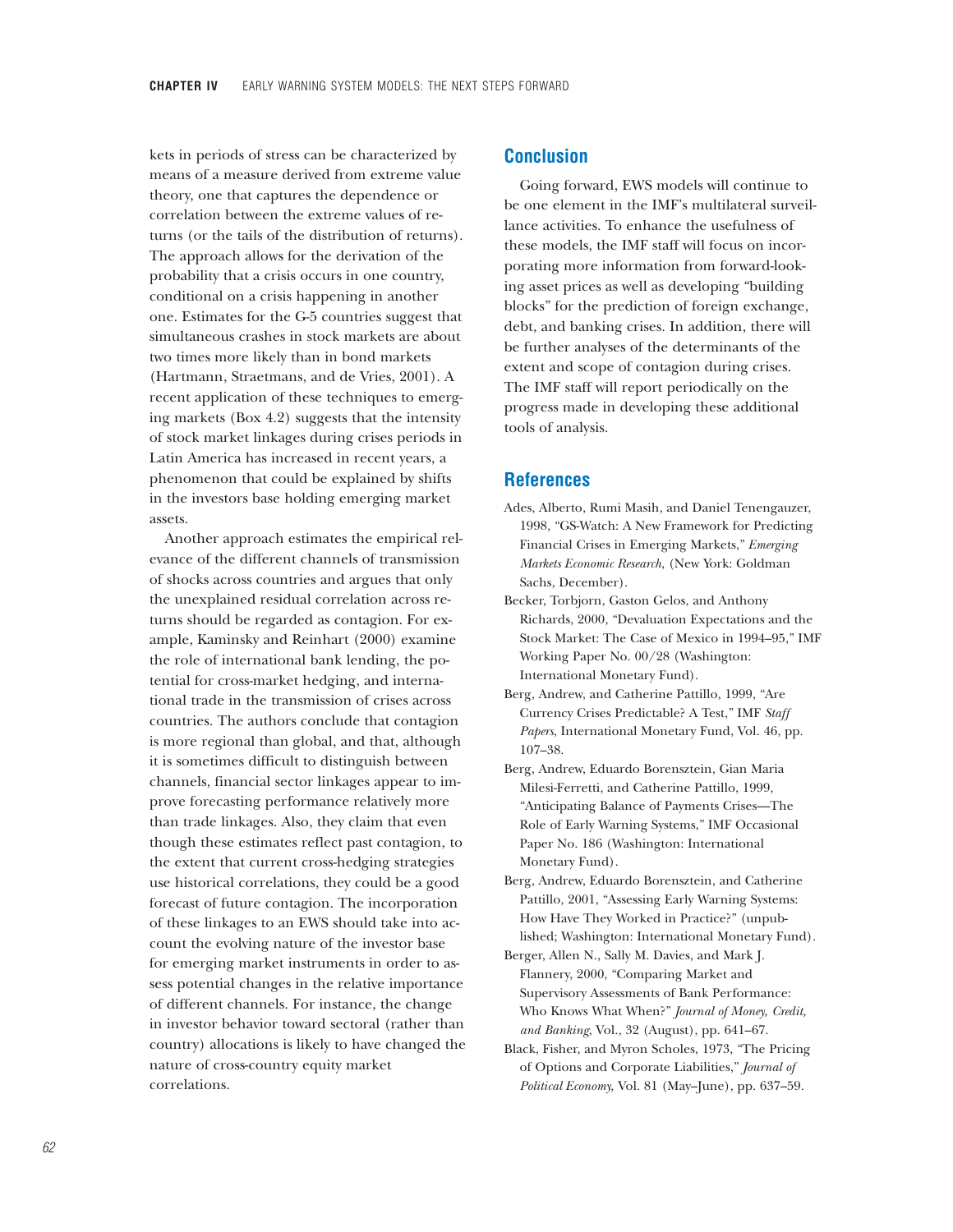- Bohn, Jeffrey, and Jingqing Chai, 2001, "Sharpening Credit-Portfolio Risk Analysis in Emerging Asia," (unpublished; KMV LLC).
- Boyer, Brian H., Michael Gibson, and Mico Loretan, 1997, "Pitfalls in Tests for Changes in Correlations," International Finance Discussion Paper No. 597 (Washington: Board of Governors of the Federal Reserve).
- Breuer, Peter, 2002, "How Does the Volatility Risk Premium Affect the Informational Content of Currency Options?" (unpublished; Washington: International Monetary Fund).
- Campa, José, Kevin Chang, and James Refalo, 1999, "An Options-Based Analysis of Emerging Market Exchange Rate Expectations: Brazil's *Real* Plan, 1994–1997," NBER Working Paper No. 6929 (Cambridge, Massachusetts: National Bureau of Economic Research).
- Chang, Roberto, and Andrés Velasco, 2000, "Banks, Debt Maturity and Financial Crises," *Journal of International Economics*, Vol. 51(June), pp. 169–94.
- Chan-Lau, Jorge A., Donald Mathieson, and James Yudong Yao, 2002, "Extreme Contagion across Equity Markets," (unpublished; Washington: International Monetary Fund).
- Christiano, Lawrence, Chris Gust, and Jorge Roldós, forthcoming, "Monetary Policy in a Financial Crisis," *Journal of Economic Theory*.
- Cohen, Daniel, 1991, *Private Lending to Sovereign States: A Theoretical Autopsy* (Cambridge, Massachusetts: MIT Press).
- Coles, Stuart, Janet Heffernan, and Jonathan Tawn, 1999, "Dependence Measures for Extreme Value Analyses," *Extremes 2,* pp. 339–65.
- Corsetti, Giancarlo, Marcello Pericoli, and Massimo Sbracia, 2001, "Correlation Analysis of Financial Contagion: What You Should Know Before Running a Test," (unpublished).
- Cunningham, Alastair, Liz Dixon, and Simon Hayes, 2001, "Analysing Yield Spreads on Emerging Market Sovereign Bonds," in *Financial Stability Review*, Issue No. 11 (London: Bank of England).
- de Faria, Jose Carlos, 2001, "The Unbearable Lightness of the Real," Deutsche Bank Global Markets Research (October).
- Demirguc-Kunt, Asli, and Enrica Detragiache, 1999, "Monitoring Banking Sector Fragility: A Multivariate Logit Approach," IMF Working Paper No. 99/147 (Washington: International Monetary Fund).
- Detragiache, Enrica, and Antonio Spilimbergo, 2001, "Crises and Liquidity: Evidence and Interpretation," IMF Working Paper 01/2 (Washington: International Monetary Fund).
- Eichengreen, Barry, and Ashoka Mody, 2000, "What Explains Changing Spreads on Emerging Market Debt: Fundamentals or Market Sentiment?" in *Capital Flows and the Emerging Economies: Theory, Evidence, and Controversies*, ed. by Sebastian Edwards (Chicago: University of Chicago Press).
- Embrechts, Paul, Alexander McNeil, and Daniel Straumann, 1999, "Correlation: Pitfalls and Alternatives," *Risk* (May), pp. 69–71.
- Flood, Robert, and Nancy Marion, 2001, "A Model of the Joint Distribution of Banking and Exchange Rate Crises," IMF Working Paper No. 01/213 (Washington: International Monetary Fund).
- Forbes, Kristin J., 2001, *Anticipating Crises: Model Behavior or Stampeding Herds*, presentation at the IMF Economic Forum (November).
- ———, and Roberto Rigobon, 2001, "Measuring Contagion: Conceptual and Empirical Issues," in *International Financial Contagion*, ed. by Stijn Claessens and Kristin J. Forbes (Boston: Kluwer Academic Publishers).
- Garber, Peter M., Robin L. Lumsdaine, and Paolo Longato, 2001, "Deutsche Bank Alarm Clock: Descriptive Manual Version 3," *Global Markets Research* (London: Deutsche Bank, October).
- Gonzalez-Hermosillo, Brenda, 1999, "Determinants of Ex-Ante Banking System Distress: A Macro-Micro Empirical Exploration of Some Recent Episodes," IMF Working Paper No. 99/33 (Washington: International Monetary Fund).
- Gunther, Jeffrey W., Mark E. Levonian, and Robert R. Moore, 2001, "Can the Stock Market Tell Bank Supervisors Anything They Don't Already know?" *Economic and Financial Review*, Federal Reserve Bank of Dallas, Second Quarter.
- Hartman, Philipp, Stefan Straetmans, and Casper G. de Vries, 2001, "Asset Market Linkages in Crisis Periods," CEPR Discussion Paper Series No. 2916 (London: Centre for Economic Policy Research).
- International Monetary Fund, 1997, *International Capital Markets: Developments, Prospects, and Key Policy Issues*, World Economic and Financial Surveys, Annex II (Washington, November).
- ———, 2001a, *International Capital Markets: Developments, Prospects, and Key Policy Issues*, World Economic and Financial Surveys, (Washington, August).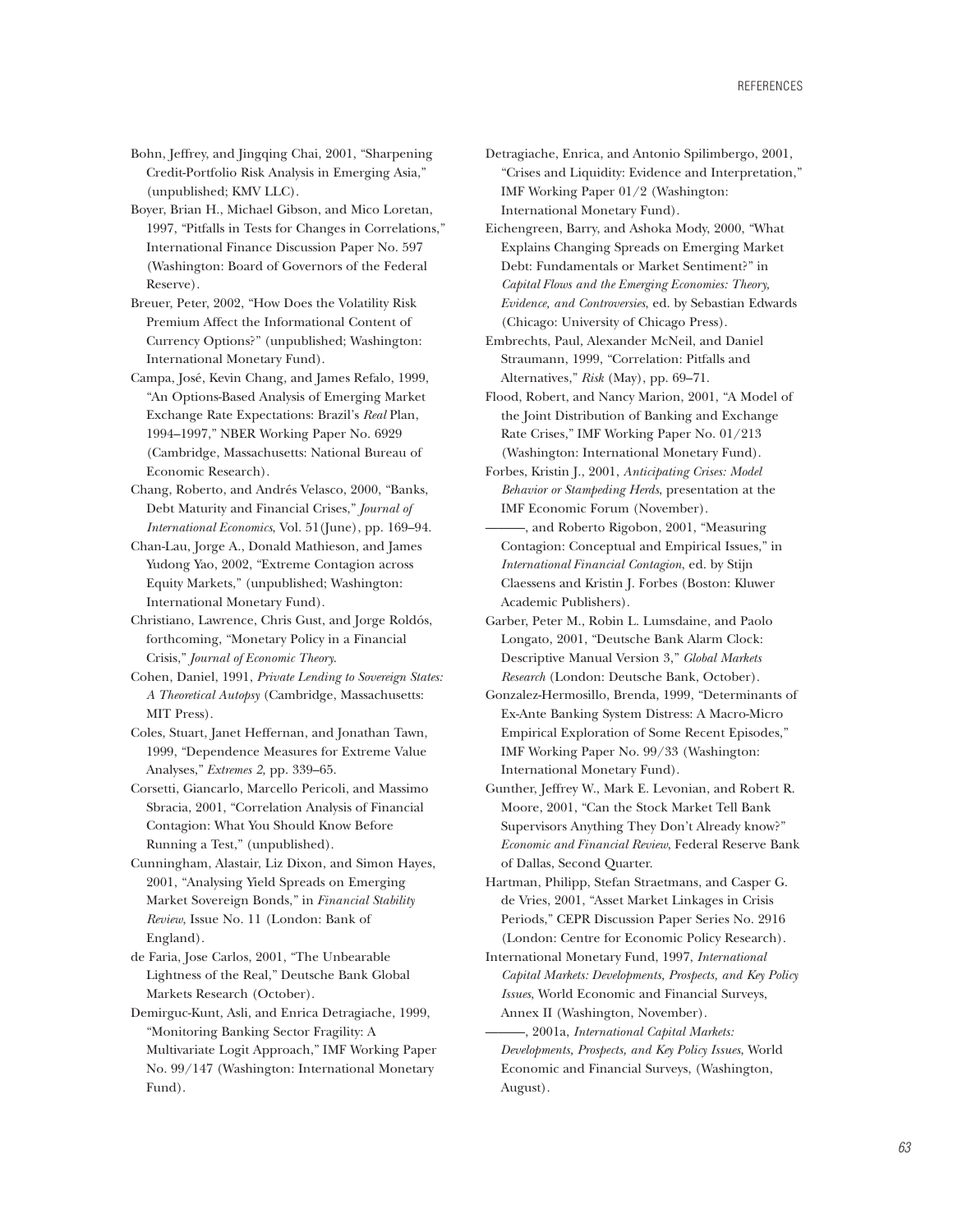———, 2001b, *Emerging Market Financing*, May issue, available on the Internet at http://www.imf.org/ external/pubs/ft/emf/index.htm.

Kaminsky, Graciela, Saúl Lizondo, and Carmen M. Reinhart, 1998, "Leading Indicators of Currency Crises," *Staff Papers*, International Monetary Fund, Vol. 45, pp. 1–48.

Kaminsky, Graciela, 1998, "Currency and Banking Crises: The Early Warnings of Distress," International Finance Discussion Paper No. 629 (Washington: International Monetary Fund).

-, and Carmen Reinhart, 1999, "The Twin Crisis: The Causes of Banking and Balance-of-Payments Problems," *American Economic Review*, Vol. 89 (June), pp. 473–500.

-, 2000, "On Crises, Contagion, and Confusion," *Journal of International Economics*, Vol. 51 (June), pp. 145–68.

Kell, Michael, and Axel Schimmelpfennig, 2002, "Fiscal Indicators in an EWS—Some Empirical Results," (unpublished; Washington: International Monetary Fund).

Krugman, Paul, 1999, "Balance Sheets, the Transfer Problem, and Financial Crises," in *International Finance and Financial Crises—Essays in Honor of Robert P. Flood, Jr.* (London: Kluwer Academic Publishers; Washington: International Monetary Fund).

Lewis, Karen, 1995, "Puzzles in International Financial Markets," Chapter 37 in Grossman and Rogoff, eds., *Handbook of International Economics,* Vol. III, (Elsevier Science).

Longin, Francois, and Bruno Solnik, 2001, "Extreme Correlation of International Equity Markets," *Journal of Finance*, Vol. 56 (April), pp. 649–76.

Malz, Allan, 1996, "Options-based Estimates of the Probability Distribution of Exchange Rates and Currency Excess Returns" (unpublished; New York: Federal Reserve Bank).

Merton, R.C., 1973, "Theory of Rational Option Pricing," *Bell Journal of Economics and Management Science* 4, Spring, 141–83.

Mulder, Christian, Roberto Perrelli, and Manuel Rocha, forthcoming, "The Role of Corporate, Legal and Macro Balance Sheet Indicators in Crisis Detection and Prevention," IMF Working Paper (Washington: International Monetary Fund).

Park, Jinwoo, 2001, "Information Flows between Nondeliverable Forward (NDF) and Spot Markets: Evidence from Korean Currency," *Pacific-Basin Finance Journal*, Vol. 9 (August), pp. 363–77.

Poon, Ser-Huang, Michael Rockinger, and Jonathan Tawn, 2001, "New Extreme-Value Dependence Measures and Finance Applications," CEPR Discussion Paper No. 2762 (London: Centre for Economic Policy Research).

Roy, Amlan, 2001, "Emerging Markets Risk Indicator (EMRI)," *Global Emerging Markets Strategy* (London: Credit Suisse First Bank, February).

Soderlind, Paul, and Lars Svensson, 1997, "New Techniques to Extract Market Expectations from Financial Instruments," *Journal of Monetary Economics*, Vol. 40 (October), pp. 383–429.

Sy, Amadou, 2001, "Emerging Market Bond Spreads and Sovereign Credit Ratings: Reconciling Market View with Economic Fundamentals," IMF Working Paper No. 01/165 (Washington: International Monetary Fund).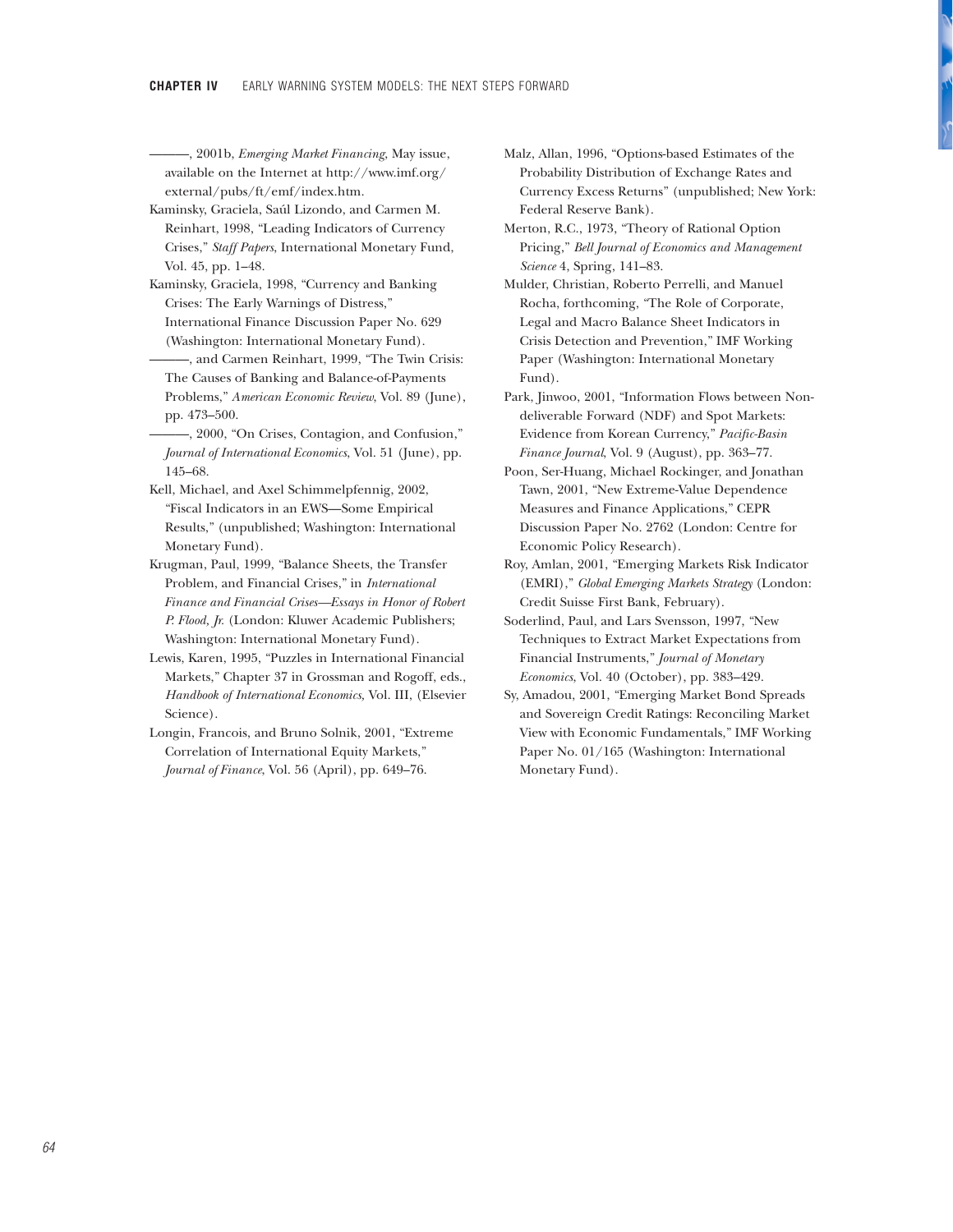The past several years, emerging<br>
of debt instruments, many of which<br>
embody innovative features, to main<br>
tain access to global capital markets and better market borrowers have used a number of debt instruments, many of which embody innovative features, to mainmanage their debt through risk diversification. While emerging market borrowers are quite likely to make use of alternative debt instruments1 at times of relative tranquility, the need for their use may increase at times of market turbulence or financial stress, when investor appetite for emerging market debt diminishes and costs of borrowing rise. In these circumstances, emerging market countries must maintain sound economic policies, both to signal their commitment to economic reform and adjustment and/or to differentiate themselves from the countries in crisis and limit the potential damage from contagion. Notwithstanding the adoption of those policies, to meet their financing needs and maintain access to capital markets, sovereigns could face the daunting task of issuing debt that on the one hand appeals to investors, but that on the other avoids locking themselves into high debt-service costs for prolonged periods of time and creating inflexible debt structures that could exacerbate future crises and have implications for financial stability, more generally.

**CHAPTER V**

It is evident from Table 5.1 that over the past several years, in addition to reopening and augmenting existing debt issues, emerging market sovereigns sought to reduce borrowing costs and extend the maturity of debt instruments through the use of collateral, warrants, and a greater reliance on derivatives—all common features in mature financial markets, but less common in the sovereign emerging market debt context.2 More recently, some of these instruments have been used less frequently, while others remain in common use.

While the role of alternative debt instruments in international finance and their implications for the new financial architecture have been discussed in earlier IMF studies, not much attention has been paid to comparing the relative merits of these instruments in enabling emerging market sovereigns to access capital markets or diversify risk on a sustained basis and the concerns they may raise for the management of sovereign debt, crisis resolution, and the functioning of emerging markets.3,4

This chapter focuses on the alternative debt instruments used by emerging market sovereigns to access capital markets from 1997 through 2001, a period marked by a number of financial crises. It examines the potential for conflict between a sovereign's desire to maintain access to capital markets and the principles of sound debt management practices recognized and endorsed by the international community. In particular, the analysis addresses the following questions:

1The term alternative financial instruments is broadly defined to capture various debt instruments (bonds and loans) other than new "plain vanilla" bonds and regular (unenhanced) loan issues used by emerging market sovereigns.

2The analysis focuses on sovereign borrowing (including the public sector) since the discussion of the role of innovations is intertwined with issues relating to sovereign debt management strategy and private sector involvement in the resolution of crises.

3See the IMF's "Involving the Private Sector in Forestalling and Resolving Financial Crises—Background Paper," available at http://www.imf.org/external/pubs/ft/series/01/index.htm

4A key conclusion that has emerged from earlier discussions of the role of alternative debt instruments is that there is a potential for greater risk shifting, but at the same time, a concern that such instruments could burden emerging market sovereigns with an excessively rigid debt structure—an issue that comes back to haunt when the sovereign faces a financial crisis.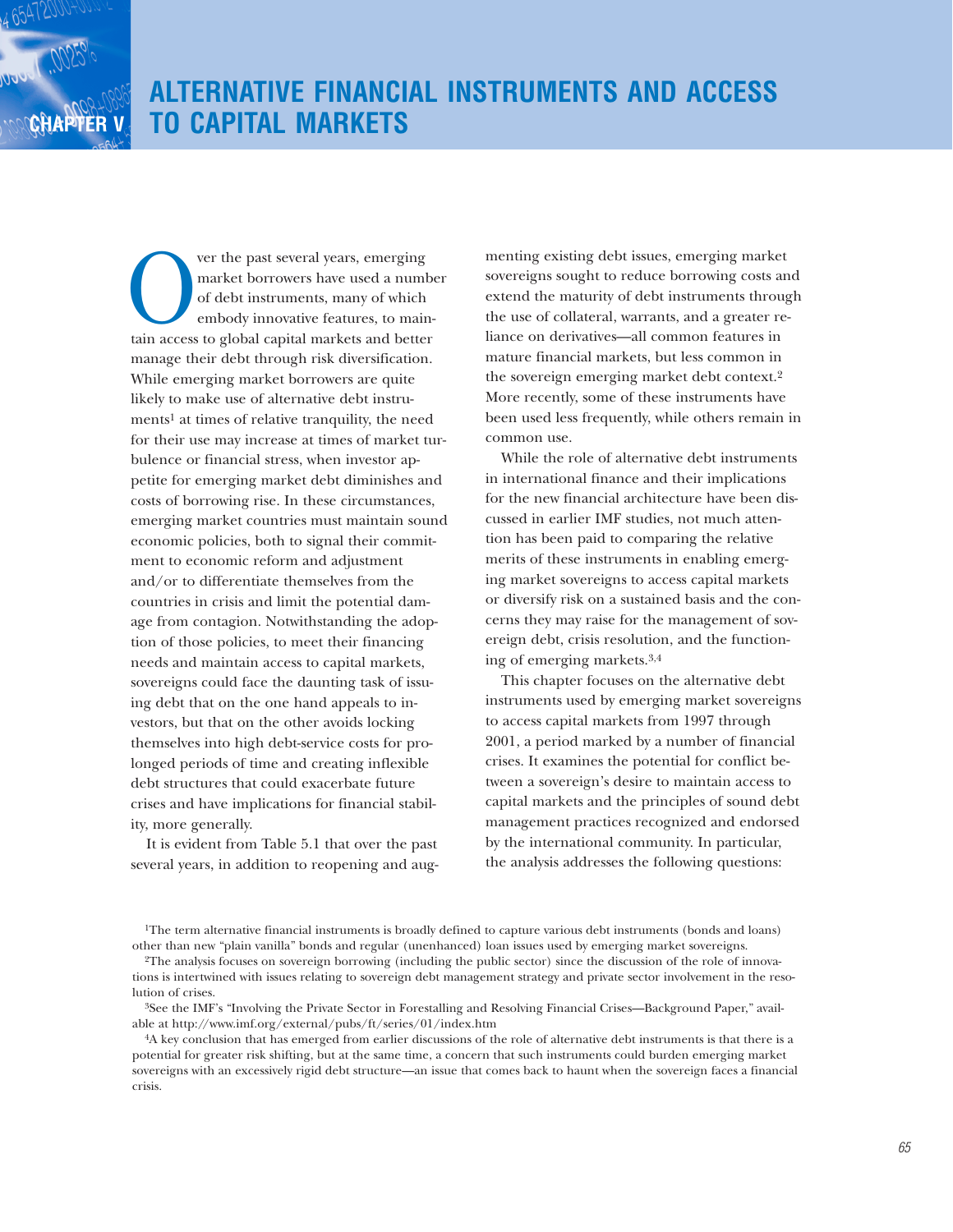|                                                                |                  | 1997                         |                      | 1998             | 1999                                                                             |                                   | 2000                   |                 | 2001                 |        |
|----------------------------------------------------------------|------------------|------------------------------|----------------------|------------------|----------------------------------------------------------------------------------|-----------------------------------|------------------------|-----------------|----------------------|--------|
|                                                                | Jan-June         |                              |                      |                  | July-Dec Jan-June July-Dec Jan-June July-Dec Jan-June July-Dec Jan-June July-Dec |                                   |                        |                 |                      |        |
| Regular                                                        | 34.839           | 28.818                       | 41.659               | 15.404           | 21,995                                                                           | 14,773                            | 29,247                 | 14.588          | 21,211               | 12.953 |
| of which loans                                                 | 9.646            | 7.200                        | 20.739               | 7.805            | 7.809                                                                            | 2,233                             | 4,325                  | 2,333           | 2,453                | 3,654  |
| number of transactions <sup>1</sup>                            | 158              | 119                          | 132                  | 58               | 64                                                                               | 58                                | 80                     | 45              | 51                   | 44     |
| Augmentations                                                  | 9,139            | 5,093                        | 8,338                | 2,830            | 10,908                                                                           | 6,126                             | 6,777                  | 5,584           | 8.891                | 7,178  |
| number of transactions                                         | 9                | 8                            | 17                   | 15               | 26                                                                               | 24                                | 14                     | 14              | 19                   | 19     |
| Step-down<br>number of transactions                            | $\ldots$<br>.    | 1.672<br>5                   | 3.286<br>8           | 416<br>2         | 938<br>3                                                                         | .<br>.                            | .                      | .               | .                    | .      |
| Step-up                                                        | 300              | 405                          | 564                  | $\cdots$         | 162                                                                              | .                                 | .                      | .               | .                    |        |
| number of transactions                                         | 1                | 1                            | 1                    | $\cdots$         | 1                                                                                | .                                 | $\cdots$               | .               | .                    |        |
| Calls<br>of which loans<br>number of transactions <sup>1</sup> | 2.547<br>.<br>10 | 1.044<br>110<br>8            | 150<br>$\ldots$<br>1 | 1.550<br>50<br>3 | 33<br>$\cdots$<br>1                                                              | 100<br>$\cdots$<br>$\overline{2}$ | 1.120<br>$\cdots$<br>4 | 310<br>185<br>7 | 300<br>$\cdots$<br>1 | .<br>. |
| Puts                                                           | 2.742            | 310                          | 2.695                | 1.369            | 1.233                                                                            | 1.310                             | 80                     | 1.215           | .                    | 2.062  |
| of which loans                                                 | 445              | 110                          | 195                  | 163              | $\cdots$                                                                         | 94                                | 80                     | 185             | .                    | .      |
| number of transactions <sup>1</sup>                            | 17               | 5                            | 4                    | 8                | 4                                                                                | 8                                 | 1                      | 6               | .                    | 3      |
| Warrants<br>number of transactions                             | .                | $\cdot$ $\cdot$ $\cdot$<br>. | .<br>$\cdots$        | 1.000<br>1       | 2.500<br>3                                                                       | .<br>.                            | .<br>.                 | .<br>.          | .<br>.               | $***2$ |
| Structured notes <sup>3</sup>                                  | $\ldots$         | 1.000                        | 1.750                | 905              | $\cdots$                                                                         | .                                 | .                      | .               | .                    | .      |
| number of transactions                                         | $\cdots$         | 2                            | $\overline{2}$       | 3                | $\cdots$                                                                         | .                                 | $\cdots$               | .               | .                    | .      |
| Collateralized                                                 | 7.059            | 5.433                        | 3.042                | 5.610            | 1.016                                                                            | 1.939                             | 3.247                  | 860             | 970                  | 530    |
| of which loans                                                 | 6.700            | 5,233                        | 2,942                | 3,110            | 93                                                                               | 1.261                             | 3,247                  | 860             | 970                  | 530    |
| number of transactions <sup>1</sup>                            | 26               | 31                           | 22                   | 11               | 6                                                                                | 9                                 | 11                     | 6               | 6                    | 3      |
| Total                                                          | 56.626           | 43.775                       | 61.484               | 29.083           | 38.785                                                                           | 24.247                            | 40.471                 | 22,557          | 31,372               | 24,041 |
| of which loans                                                 | 16,792           | 12,653                       | 23,876               | 11,128           | 7,902                                                                            | 3,589                             | 7,652                  | 3,562           | 3,423                | 4,184  |

#### **Table 5.1. Emerging Market Sovereign Bond and Loan Issues by Type** *(In millions of U.S. dollars, unless otherwise specified)*

Sources: Bondware and Loanware.

Note: Includes all countries covered by the EMBI Global Index and covers issuance by all forms of government and the public sector.<br><sup>1</sup>Includes bonds and loans.

2Panama issued warrants in the context of retiring/swapping some debt maturing in 2002.

3Owing to the non-transparency associated with structured notes, coverage may be incomplete.

- What kinds of alternative instruments have been introduced, and what impact do they have on sovereign borrowing costs and on enabling access to capital markets on terms consistent with medium-term viability?
- Is the use of various alternative debt instruments consistent with sound debt management practices or does it merely push risks and problems to the future?
- Are these techniques consistent with efforts of the international community to involve the private sector in crisis resolution, both in terms of the private sector maintaining exposure to a country at times of crises and in terms of creating flexible debt structures?

## **Alternative Financial Instruments: What Are They and How Do They Work?**

Financial market turbulence or financial stress is typically characterized by a loss of investor appetite for emerging market debt and higher borrowing costs for some or all of the following reasons: (1) reduced liquidity in secondary markets for emerging market debt; (2) higher risk premiums that (temporarily) push up borrowing costs; (3) a rise in the perceived risk of default by sovereign borrowers; (4) increase in market uncertainty, including from risks of contagion; (5) increased risk aversion among investors; and (6) increased uncertainty about future prospects of the sovereign borrower.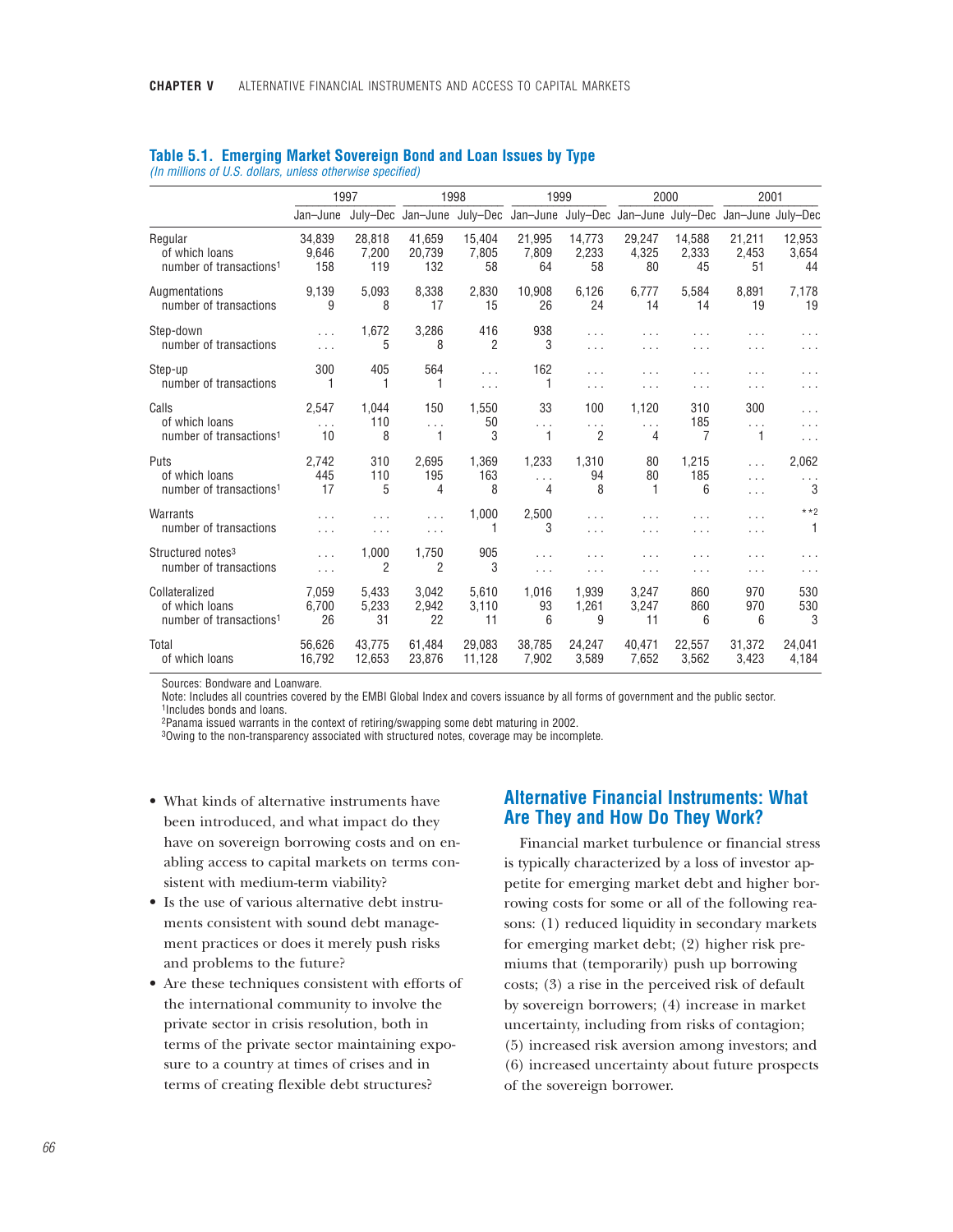| <b>Financial Market Conditions</b>                                                                                 | <b>Alternative Financial</b><br>Instruments                                                                                             | Advantages                                                                                                                                                                                          | Disadvantages                                                                                                                                                                                                                                                        |
|--------------------------------------------------------------------------------------------------------------------|-----------------------------------------------------------------------------------------------------------------------------------------|-----------------------------------------------------------------------------------------------------------------------------------------------------------------------------------------------------|----------------------------------------------------------------------------------------------------------------------------------------------------------------------------------------------------------------------------------------------------------------------|
| Diminished or uncertain<br>secondary market liquidity.<br>Reduced demand for new<br>issuance.                      | Augmentation: use of<br>techniques for reopening of<br>existing issues.                                                                 | Builds large fungible issues that<br>promote secondary market<br>liquidity.<br>Allows sovereign to issue in<br>smaller increments and to do<br>so more seamlessly.                                  | Bond covenants need to<br>accommodate reopenings.<br>If too large, may impact overall<br>vield curve and spread of all<br>outstanding issues.                                                                                                                        |
| Higher risk premiums that<br>(temporarily) push up interest<br>rate costs for the borrower.                        | Time varying instruments:<br>Step-up and step-downs:<br>allow the sovereign to shape<br>present and future cash flows<br>differently.   | Sovereign can issue instruments<br>with longer maturity without<br>locking in high short-term rates.                                                                                                | Provides investors with an upside<br>potential reflected in higher<br>average coupon rates.                                                                                                                                                                          |
| Markets have different<br>expectations (too pessimistic)<br>compared to fundamental<br>outlook of the authorities. | <b>State contingent instruments:</b><br>Includes options and warrants.                                                                  | Sovereign can reduce borrowing<br>costs by providing insurance to<br>investors against adverse<br>outcomes.                                                                                         | Difficulty in pricing.<br>Relatively high market premium.<br>Puts-the exercise by investors<br>may compound the difficulties of<br>debt managers in adverse<br>outcomes.                                                                                             |
| Market spreads may be<br>volatile or out of line with<br>medium run trends.                                        | <b>Structured notes: includes</b><br>fixed income instruments<br>linked to derivatives, such as<br>swaps, caps, floors, and<br>futures. | Allow the sovereign to hedge<br>market outcome risk or to<br>provide a payoff to investors<br>based on future economic<br>conditions.                                                               | Tend to be complex and may be<br>difficult to price efficiently.<br>Nontransparent.<br>Need to be set into a sophisticated<br>risk management strategy to avoid<br>debt management risks.                                                                            |
| Rise in the perceived risk<br>of default by sovereign<br>borrowers.                                                | <b>Collateralized instruments:</b><br>including instruments that<br>borrow against future flows.                                        | Reduce spreads and improve<br>rating of instrument.<br>Could potentially provide<br>significant market access when<br>uncertainty is overwhelming and<br>restricts other forms of market<br>access. | May result in rise in spreads of<br>uncollateralized instruments by<br>subordinating existing<br>instruments.<br>Inflexibility could complicate debt<br>management.<br>Could run counter to efforts to<br>secure private sector involvement<br>in crisis resolution. |

## **Table 5.2. Market Conditions and Alternative Financial Instruments**

In such circumstances, emerging market borrowers often have adjusted their debt management strategies, and have made use of debt instruments, embodying innovative features, to maintain access to capital markets and diversify risks (Table 5.2).<sup>5</sup> The alternative debt instruments—which include debt augmentation, time varying and state contingent instruments, structured notes, and collateralized borrowing—seek to mitigate one or more of the above concerns by changing the nature of the debt instrument, its payoff, as well the commitment of the sovereign borrower to meet its debt obligations. The use of such instruments could, however, also be undertaken at times of relative tranquility provided they are consistent with the overarching and constant goals of improving fundamentals and sound debt management and build credibility with markets.

#### **Augmentations**

Sovereign borrowers have become increasingly aware of the importance of well function-

5Risk diversification refers to linking debt-service costs to the underlying ability to pay.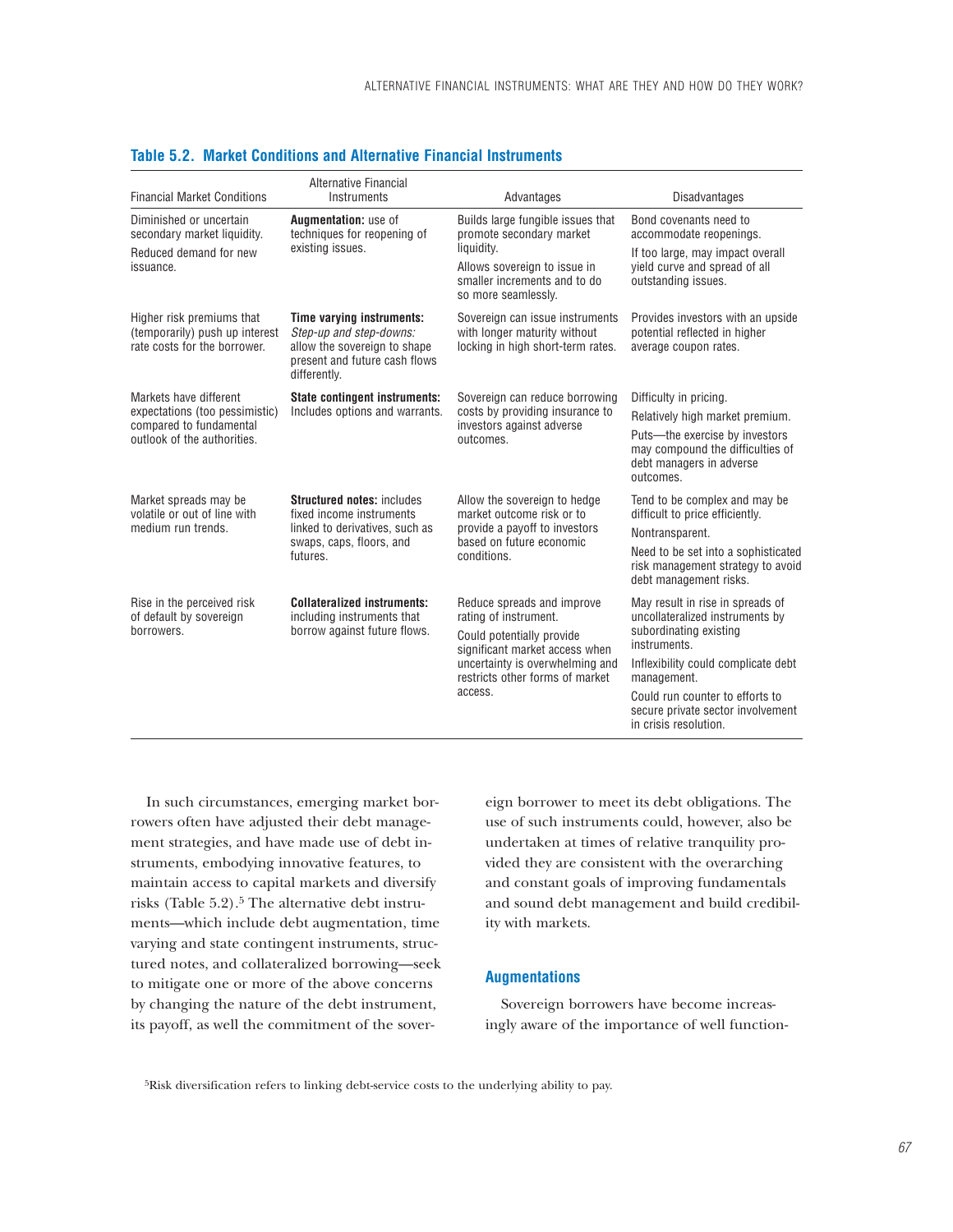ing secondary markets for their debt instruments. Liquidity of these markets can be improved through a practice of building large fungible issues along the yield curve by reopening and expanding existing debt, often termed "augmentation." Reopening and expanding an existing issue with which investors are already familiar makes the existing stock of bonds more liquid—by widening the number of investors in a single issue, opportunities for secondary market transactions increase. It also makes it more likely that the larger bond stock will be included as a benchmark in several emerging market indices, thereby increasing the potential universe of portfolio investors. Liquid secondary markets, in turn, provide issuers with a benchmark for pricing new issues.

Augmentation offers advantages that are particularly useful in times of financial market turbulence. With reduced demand for new instruments in such circumstances, augmentation allows the sovereign to access capital markets in smaller amounts and across a series of bonds (as compared to a single large-size issue), helping the issuance to be more easily absorbed into the market and with minimum disruption (existing issues are already aligned with market conditions).6 Furthermore, augmentations can also be used to maintain liquid markets when shortages of a particular bond series arise owing to a technical market squeeze by short sellers.7 Reflecting these advantages, data presented in Table 5.1 show increasing use of augmentation, rising up from a share of only one-fifth in 1997, to more than one-third of all bond issuance in 1999 and 2001, suggesting that augmentation

has been usefully deployed to maintain market access during difficult periods.8,9

Augmentations are not, however, without limitations. In particular, augmentations, like all bond issuance, dilute the claims of previous holders of the bond, and may put pressure on secondary market bond prices, increasing the spreads and cost of issuance and potentially disrupting secondary markets. Investors sometimes demand explicit protection against such risks, including by embedding rules in bond contracts to protect primary market buyers of bonded debt such as by ensuring that augmentations take place when prices are close to par. In other cases, investors might require an additional premium *ex ante* to allow for future augmentation, which in turn could bear upon sovereign debt management strategy.10

#### **Time-Varying Instruments**

These include instruments in which coupon payments change over time.

#### *Step-ups and Step-downs*

In the period from 1997 through 1999, several key emerging market sovereigns issued bonds that included a step-down or step-up feature, where coupon payments are higher (lower) for a short initial time period, but then decrease (increase) over the medium to long term.11 Table 5.1 shows that the issuance of stepdowns increased during the Asian crisis and peaked during the first half of 1998—owing in large part to the issuance prior to the creation of the Euro by Argentina, and to a lesser extent,

 $10$ For augmentations to be viable, some minimum number of bonds of an appropriate maturity need to be outstanding, while the bond documentation needs to incorporate a tap feature that allows the size of the issue to be increased at the discretion of the debtor.

11A bond can have several steps (e.g., some older Brady bonds had numerous steps). However, the recent sovereign emerging market bonds generally have only one step.

<sup>6</sup>Recently, South Africa augmented by \$250 million one of its global bonds—in the wake of pressures on the Rand, one could interpret this as a "testing of the waters" for market access.

<sup>7</sup>Augmentations of this sort, which Argentina and others have used, are called "reverse inquiries."

<sup>8</sup>EMBI spreads increased sharply in 1999 to average 1,032 basis points, while in 2001, spreads averaged 890 basis points. 9Reflecting some of the benefits accruing from a well-developed yield curve, there has been a proliferation of augmentations of debt denominated in U.S. dollars relative to debt denominated in other currencies.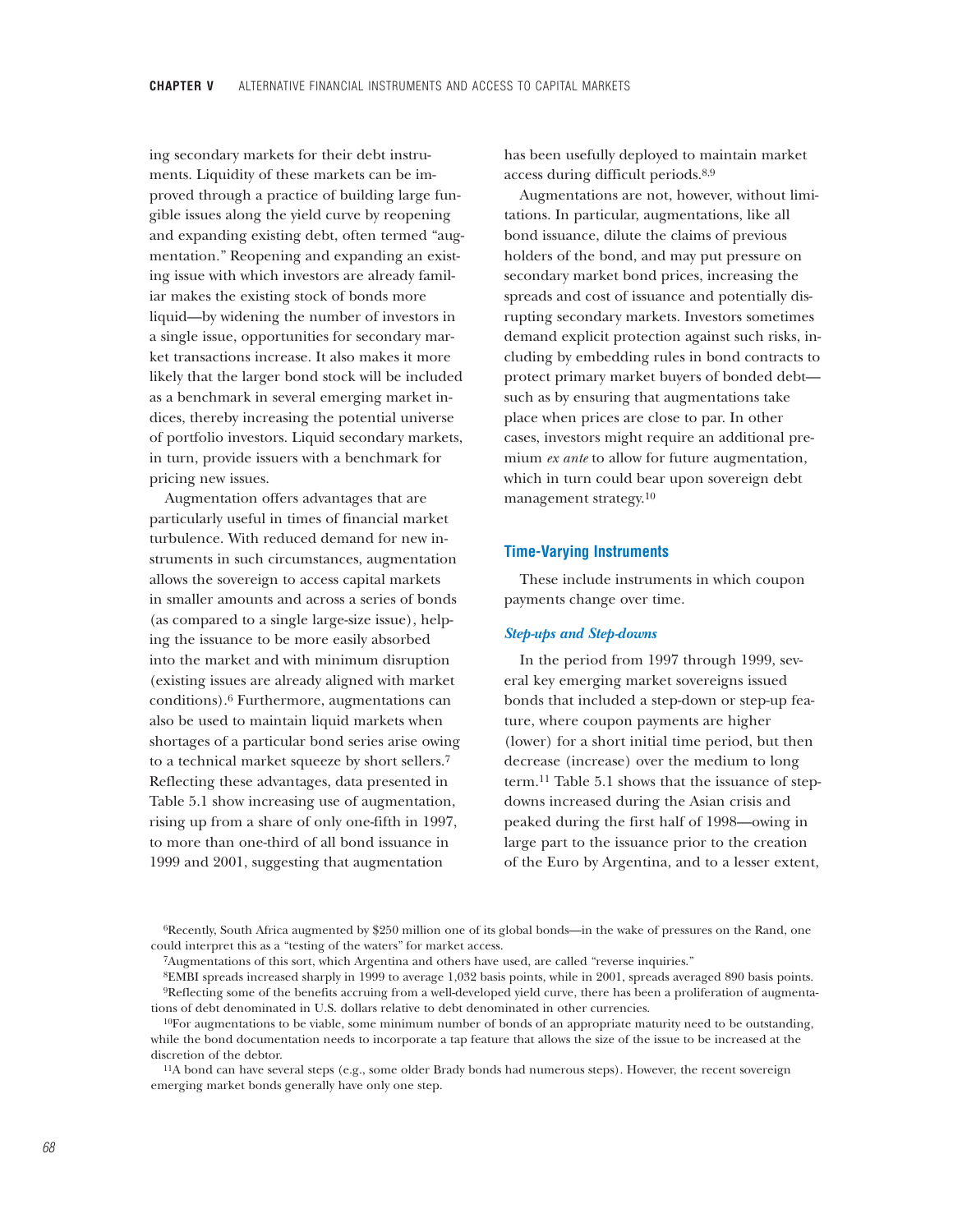Brazil, Venezuela, and Turkey, of bonds in various Euro-11 currencies and at coupons that had step-down features that would merge into one highly liquid euro-denominated benchmark before declining following the onset of the Russia crisis.

The motivation for step-downs is that it allows debt instruments with initially high coupons, reflecting existing market conditions, to converge to the yields being paid on already existing sovereign debt. By doing so, the instrument usually becomes fungible with another bond issue and the two are traded as one. Thus, the issue achieves the benefits of longerterm borrowing and enhanced liquidity, while avoiding locking the borrower into continuous high debt-service costs after the market has returned to more normal conditions. Despite the potential benefits, a limitation of the stepdown feature is that it is considerably less flexible than a bond with an embedded call option (discussed below), because if the coupon rate that it steps down to is higher than the prevailing market rate at that future point in time, the issuer might find the initial choice less than optimal.

In contrast to step-downs, an embedded stepup feature in a bond reflects the willingness of the market to accept the sovereign's belief that economic prospects will improve over time, thereby improving the ability of the sovereign to service its debt. The cash-flow relief initially could help the borrower to put its house in order to ensure economic stability and growth. In this way, a step-up bond has positive risk diversification features. Step-up bonds are, in general, instruments with a long duration, and may appeal more to certain classes of investors who have a longer investment horizon. That said, the step-up feature in bond contracts have remained rare in recent *new issuance*, although Argentina used this feature in the context of a voluntary debt swap in June 2001.

#### **State-Contingent Instruments**

These include instruments in which the payments depend upon future economic and/or market conditions.

#### *Options*

A call option would normally be reflected as a covenant in the bond or loan contract, stating that on a certain date (or dates) prior to the maturity date of the instrument, at the discretion of the issuer, the debt can be redeemed at par. The call option provides an important advantage to the issuer by allowing the possibility to refinance at a substantially lower rate, if market conditions improve. Consequently, it is able to capture the benefits of improved economic conditions without taking on additional funding risks (as would be the case for put options exercisable at the discretion of the creditor). In return, however, the holder (the seller of the call option) will demand a higher yield, both because he is exposed to reinvestment risk pertaining to the principal and because the price appreciation potential for a callable bond is restricted. Furthermore, in certain cases, the call option, by making the instrument more complex or less easily tradable, will require an additional premium on liquidity grounds. Call options are particularly attractive when there exists asymmetric risk preference and information, because of which the market and the issuer disagree about the likely future path of the sovereign's borrowing cost.

Notwithstanding the apparent advantages of the instrument, they have not proved popular in the pure sovereign context since the onset of the Asian crisis and the last use of the instrument was in the second half of 1998.12 Arguably, difficulties in pricing the options efficiently to reflect their true value have deterred sovereigns from adopting this technique to access capital markets. It is also quite likely that market perception of a significant likelihood of a call option embedded in a new instrument issued at times of

<sup>&</sup>lt;sup>12</sup>Refers to borrowing solely by the central government. They continue to be used, however, by quasi-sovereign borrowers.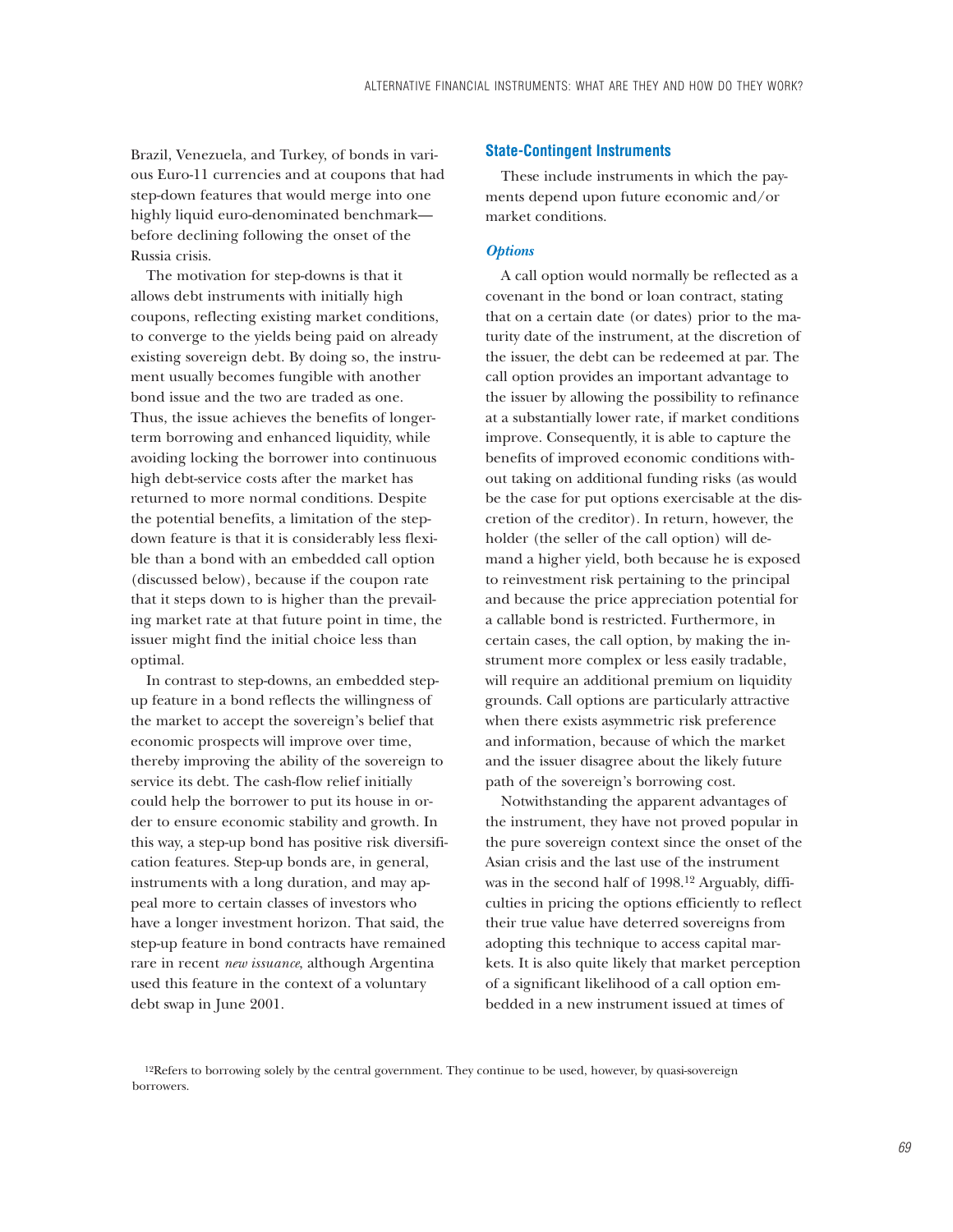stress being exercised would lead investors to seek a large upfront premium that borrowers are unwilling to pay, thereby leading to a decline in their overall use.

In contrast to a call option, a put option in a bond or loan contract would provide the creditor with the right, but not the obligation, to redeem the debt instrument before the maturity date. Borrowers write put options as a means to achieve lower spread in the belief that over time spreads will decline, or at least remain stable, in which case the put would not be in the money, and would not be exercised.13 By issuing debt with an embedded put feature, however, the issuer risks being subject to a rapid increase in refinancing needs at times of emerging pressures, which could make a difficult situation worse. In the context of the Asian crisis, a number of emerging market borrowers, in the face of a total loss of access to international capital markets, faced significant pressures in their external accounts following creditors' decision to exercise put options. In the context of improvements in sovereign debt management strategy, put options have been relatively rare in their use in the pure sovereign context in recent times, although a number of public sector entities continue to use them.

#### *Warrants*

An innovative feature, which has occasionally been used by emerging market sovereign borrowers, is the use of warrants embedded in new bond issues. Embedded warrants in nonsovereign bonds are fairly common and have usually been of the equity warrant type (i.e., they have included a call option that gives the bondholder the right, but not the obligation, to buy a certain amount of shares at a specified price). Bond warrants, in contrast, give the holder of the warrant the right, but not the obligation, to buy another

sovereign bond (usually long term), at a predetermined price at some future date. Hence, warrants can be seen as sold call options by the sovereign issued out of the money (i.e., they become in the money if spreads come down faster than contracted before the exercise date) that are embedded in an otherwise plain vanilla bond. Argentina revived the use of bond warrants in November 1998 by embedding a warrant in a \$1 billion bond issue. This structure, which previously had not been used in a sovereign context since the early eighties, was well-received and subsequently copied by other issuers, with some alterations (Box 5.1).

In effect, warrants allow the issuer to "buy down" the headline spread today, in return for a commitment to pay more in the future should the outlook for the country improve and spreads fall to the extent that the warrants become in the money. The country will then issue new debt in the improved economic environment at rates above the prevailing market rates. Conversely, in the event that spreads do not fall below the strike price, the warrant will not be exercised and the country will have benefited from lower initial issuing costs.14 Hence, by making debtservice payments countercyclical, warrants provide risk-shifting benefits, and entail risks only to the extent that effective borrowing costs in the future could increase if economic prospects improve sharply.

Market commentary has highlighted a number of technical benefits from this structure, including an increase in liquidity. Furthermore, warrants, being a type of call option paid for by the buyer, provide the owner of the warrant with a significant amount of extra leverage. They would appeal, in particular, to institutional investors who are forbidden by home market regulations to take regular option positions but are allowed to hold warrants that are attached to a

<sup>13</sup>Such options would be exercised when they are "in the money"—that is, in circumstances in which the secondary market price of the underlying debt instrument (identical in every respect except for the absence of the put option) is below the put price (usually par).

<sup>14</sup>If there is a need to restructure the issued bond before the exercise date, it seems clear that the warrant would be worthless and hence be ignored from the standpoint of pricing the restructured instrument.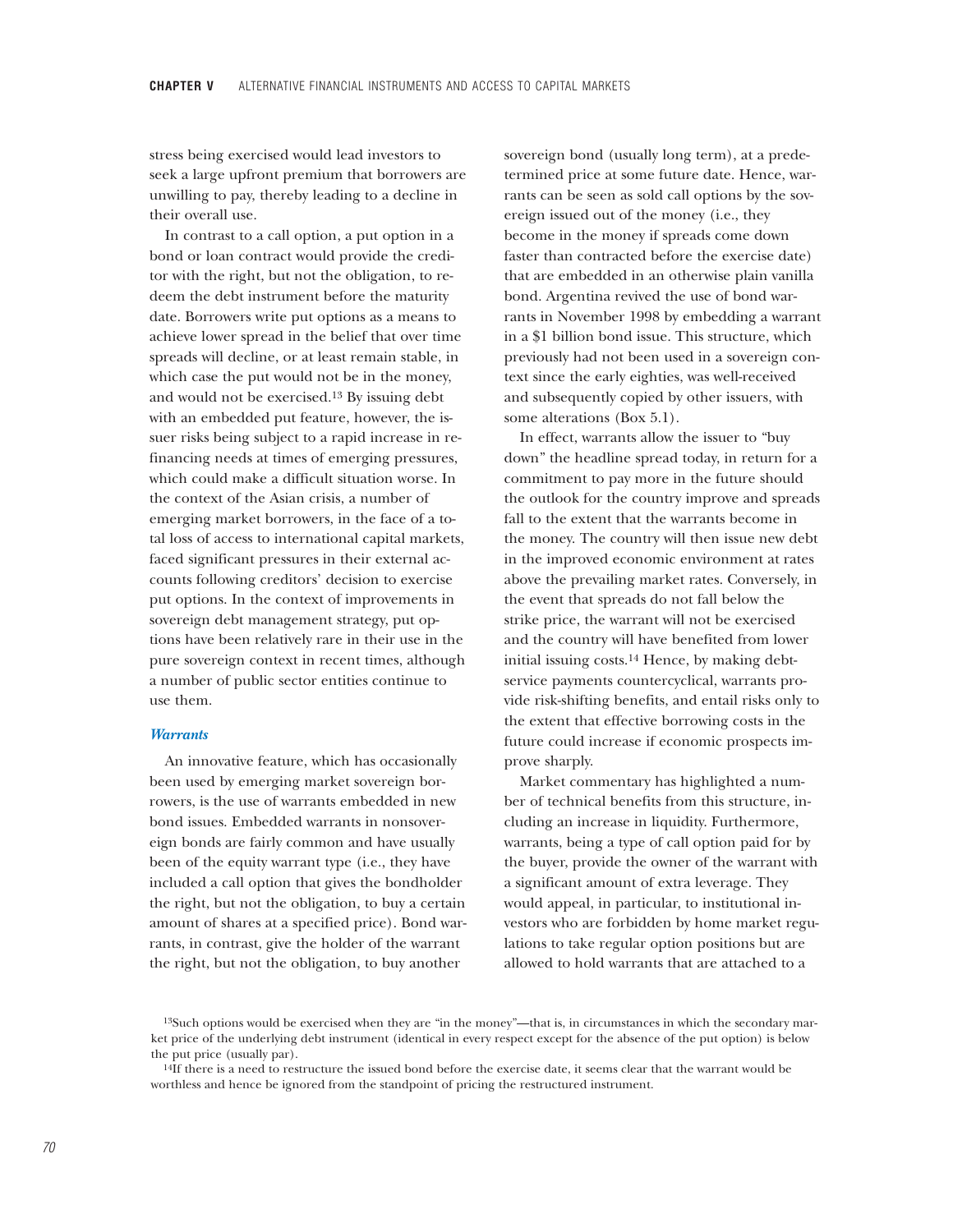## **Box 5.1. Recent Bond Warrants**

Following its introduction in the sovereign context by the Argentine government in November 1998, there have been several instances of sovereigns issuing a bond with an attached warrant.

#### *Argentina I*

On November 18, 1998, Argentina launched an unusual seven–year sovereign Eurobond that included a bond warrant. The bond was favorably received, and was increased from an initial \$750 million to \$1 billion, at a spread of 622 basis points. The Eurobond (the so-called "host bond") included a warrant that gave the holder the right, but not the obligation, to buy the Argentine 2027 bond (the socalled "back bond") at 93.3 percent of par. The value of the warrant was estimated at launch time to be 64 basis points, which was the sweetener provided by the issuer. The warrant, which was subsequently exercised, had a maturity of approximately one year and expired in December 19, 1999.

#### *Mexico*

Mexico launched a \$1 billion sovereign bond on February 5, 1999, which included a fairly complex warrant structure. The holder of the warrant was given the right, one year after the launch, to exchange some specific Brady bond issues into either: a yet to be issued floating rate note, due 2005, paying LIBOR plus 4.75 percent, or a reopening of the United Mexican States Bond, due 2016 with a 11.375 percent coupon. Exchange ratios, which provided for the exercise price of the warrant, were set at launch. Warrants were detachable at launch and could trade separately. The warrants were subsequently exercised.

#### *Argentina II*

Argentina issued its second bond with an embedded warrant attached in February 1999. The major difference between this warrant and the previous Argentine one was that it was issued during considerably improved market conditions and the warrant, allowing another \$500 million to be issued, exercised into the host bond (maturing February 2009) instead of a different bond. Market reactions were reportedly positive, yet the size was limited to \$1 billion in face of \$2 billion worth of demand (allowing certain investors to be targeted). The warrant was

valued around 20 to 30 basis points, resulting in a modest yield curve pickup of 20 basis points compared to the outstanding bonds maturing in 2017. The warrants, which were subsequently exercised, were not detachable until one month after launch.

#### *Colombia*

The Republic of Colombia launched in March 1999 a \$500 million Eurobond with a 10.875 percent semiannual paying coupon maturing in March 2004. The bond issue also included a warrant giving the right to exercise the warrant, one year from the host bond's issue date, into a yet-to-be-issued Republic of Colombia bond, with a maturity of 19 years. The attached warrants are said to have saved 87 basis points of the headline spread of the bond issue. Warrants were subsequently exercised.

#### *Panama*

On June 26, 2001, Panama offered to purchase for cash and warrants up to \$245 million aggregate principal amount of its 7.875 percent notes due February 13, 2002, in order to minimize the carrying cost of this issue. The offer was to expire on July 10, 2001, or once the \$245 million aggregate principal of the 2002 notes was validly tendered, whichever came first. Under the terms of the offer, if Panama would purchase any 2002 notes, the tenderer would receive, for each \$1,000 principal amount of 2002 notes purchased, a cash payment of \$1,039.375 and two warrants, each of which would entitle the holder, on January 16, 2002, to exercise an option to purchase \$1,000 principal amount of Panama's newly issued 9.375 percent Global Bonds due July 23, 2012 (the "2012 Bonds") for cash at an exercise price of \$990. If, however, the number of warrants exercised on January 16, 2002, would result in the issuance of less than \$100,000,000 aggregate principal amount of 2012 Bonds, Panama would instead issue and deliver, in respect of each warrant exercised, \$943.10 principal amount of its outstanding 9.625 percent Global Bonds due February 8, 2011 (the "2011 Bonds"). These 2011 Bonds, if issued would be a further issue of and form a single series with outstanding 2011 Bonds.

Finally, warrants were in the money and \$182 million (57 percent of the total) were exercised.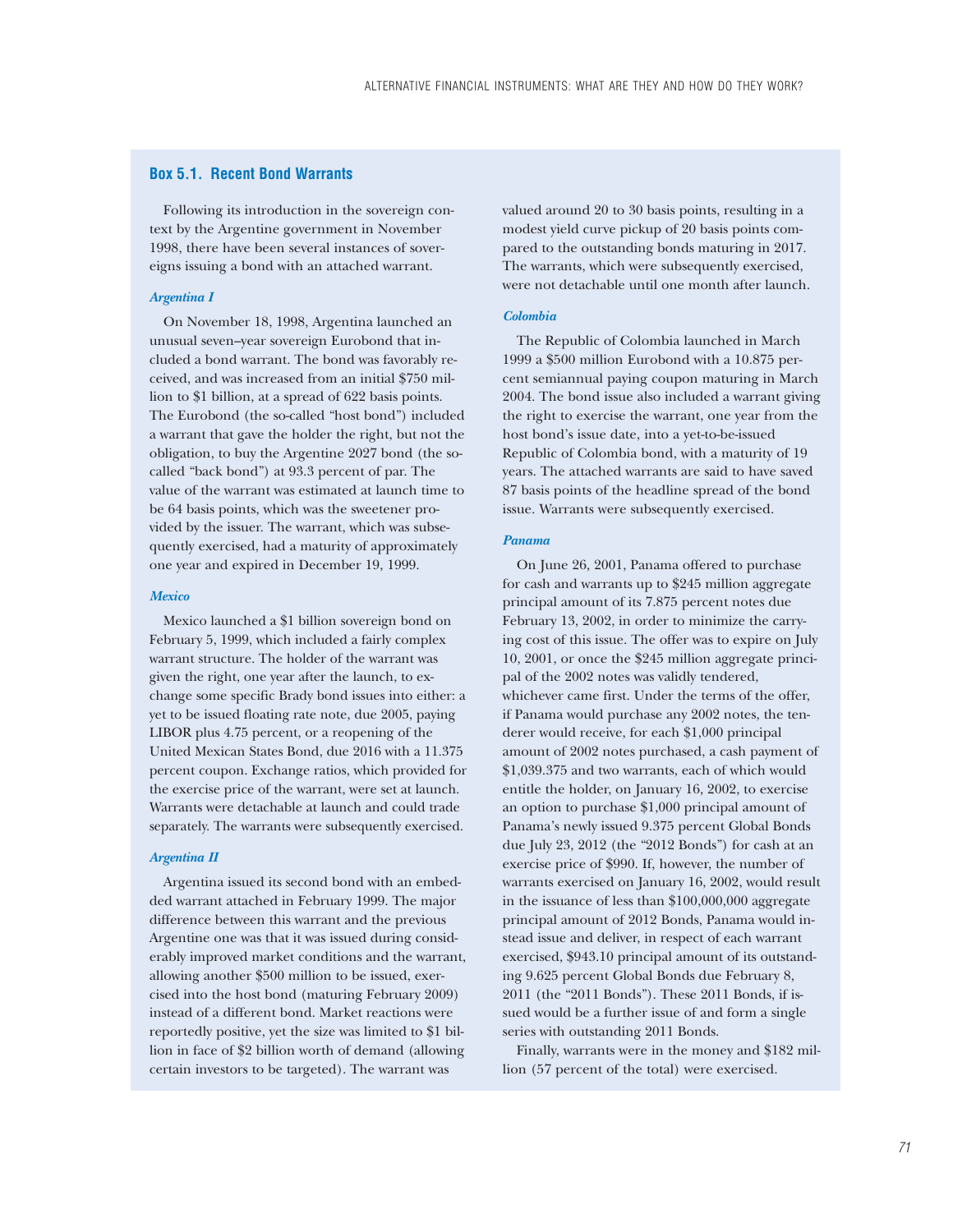bond. Another factor affecting the use of warrants is the perceived advantage of tailoring the instrument to a particular class of creditor. In the case of the Mexican sovereign bond issued in 1999, the warrant was immediately detachable, which according to market sources led relative value players to buy the bond plus warrant and immediately sell the bond, causing the bond price to drop immediately after syndication broke. In contrast, in the Argentine bond issue of February 1999, the warrant was first separable one month after the issue, and hence specifically targeted longer-term investors. Argentina's success in targeting the desired group of investors was also helped by excess demand for the issue, which allowed the lead managers to discriminate between new money accounts and switching accounts (investors that sell one Argentine bond to buy the one being issued, thereby shifting the yield curve in the process).

Despite their potential benefits, the use of warrants by sovereign issuers has significantly diminished in recent years—although Panama used this feature in 2001 in the context of retiring/ swapping some bonds maturing in 2002—in large part because of the difficulty, and potential inefficiency, in the pricing of debt instruments containing warrants.15 However, because of their risk diversification features (sweetener would only need to be paid in the "good" state of the world), emerging market sovereigns might consider the use of warrants in the future.

## **Structured Notes**

In the aftermath of the Asian crisis, structured notes became a popular means for emerging market borrowers to access international capital markets, although their popularity has waned

significantly in recent years. These instruments are powerful tools for intermediating credit and risk, and can be used to achieve virtually any risk/reward profile, but their complexity and nonuniformity pose distinct challenges for emerging market borrowers and lenders.

Structured notes are fixed income securities linked to derivatives. The embedded derivative transactions are most commonly swaps, although options, futures/forwards, credit-linked derivatives, caps, and floors can be used as well. As such, they are often fairly complex transactions with varying contingent payoffs.<sup>16</sup> For emerging markets, structured notes have so far been issued by Argentina, Colombia, the Philippines, and Ukraine. These transactions have in total amounted to about \$3.7 billion, with a spike in issuance during the second half of 1998. Since then, however, they have seldom been used.

Structured notes allow for the hedging of almost any risk, and could be designed such that the payoff on the note is linked to the payment capacity of the issuer. Therefore, structured notes are unique in their ability to diversify risks and payments across states. In addition, since structured notes combine traditional debt instruments with derivatives, investors that might otherwise be off limits to derivative markets can obtain indirect access to these markets. The market for this innovative financial instrument, however, is rather nontransparent. More often than not, structured notes are tailor made to suit specific investors and sold in relative obscurity. As a result, general market information relating to issuance of structured notes, the availability of various types, and information on market participants is hard to come by, which in turn renders the pricing of these instruments very difficult. A further limitation arising from

<sup>&</sup>lt;sup>15</sup>The absence of sufficient liquidity among other things affects adversely the fair pricing of warrants.

<sup>16</sup>Since their inception in 1983, structured notes rapidly increased in volume globally and, including secondary structured notes, amount in notional terms to more than \$300 billion. With maturities ranging anywhere from three months to as long as 10 years, structured notes have been mostly denominated in U.S. dollars and issued by corporations, financial institutions, including banks, specialized government agencies, sovereigns, and multilateral institutions, such as the World Bank. U.S. government agencies are among the largest issuers of structured notes, and the most active of these agencies are the Federal Home Loans Banks (FHLB).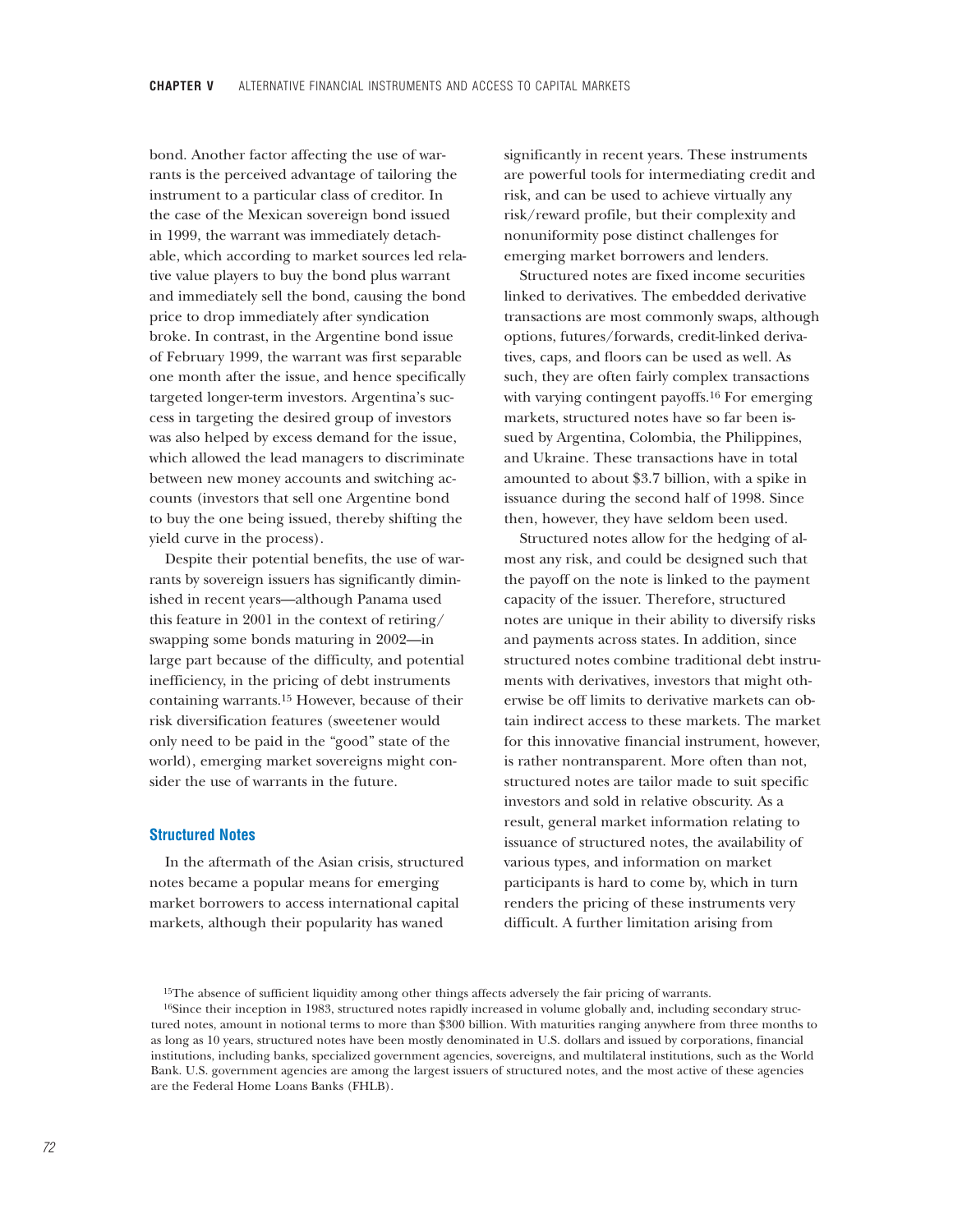tailor-making these instruments relates to liquidity. Given that they are customized, it is not surprising that structured notes are not very liquid instruments in secondary markets, and this would imply that potential buyers, despite the customization of the instrument, would expect a liquidity discount. From the sovereign's point of view, a structured transaction would only make sense when it has some benchmark bonds that would provide guidance in the pricing process of the structured note.

#### **Collateralization**

Under some conditions of market stress, sovereigns could face prohibitive borrowing costs. In such circumstances, some emerging market borrowers have adjusted their debt management strategies to offer collateralized instruments. The use of collateral to back financial instruments is a common feature of private market borrowing, but outside of project financing, it has been less common in the sovereign context. In most cases, collateral has taken the form of current assets, or assets created or acquired using borrowed funds. In addition to traditional forms of collateralized borrowing, more recently, future flows of hard currency receipts have served as collateral for borrowing by a number of public enterprises, and this development could potentially have significant implications for sovereign market borrowers. The remainder of this section focuses on collateralization through the use of future flows, although the discussion of the costs and benefits applies equally to other forms of collateralized borrowing.

#### *Borrowing Against Future Flows*

Following the Mexican crisis in late 1994, there was an increase in borrowing against the future flow of hard currency income from the export of goods and services (Box 5.2).17 A num-

ber of these transactions have been backed by exports of goods, typically oil, but including metals, minerals, auto parts, plastics, and liquor. Other forms of collateral have included tourismgenerated credit card receivables, workers' remittances, receipts from long-distance telephone calls, and airline ticket receivables from foreign routes.

As a result of the implicit insurance investors derive from the collateral, issues backed by future flows typically are rated above the sovereign foreign-currency rating, and have spreads below the sovereign spread, reflecting the belief of rating agencies and markets that these securities are *de facto* senior to sovereign international bonds. In addition to being securitized, a number of these transactions have been supported by private bond insurance, which among other things enhances the creditworthiness of the instrument. The insurance company's guarantee of repayment raises the insured issue's credit rating to AAA, a practice common for industrial country municipal issues.18

A pledge of future flows as collateral can have benefits for both borrowers and lenders, often reflects normal commercial practice, and may foster a more efficient allocation of trade and external financing. Collateral increases the costs of default by increasing recovery ratios should default occur and enhances the willingness to repay, thereby signaling a commitment to policies that allow repayment. The decline in the probability of default lowers spreads and increases the range of creditors able and willing to hold the asset. During a period of financial turmoil, use of collateralization may help encourage new credits by effectively subordinating existing debt and ensuring that new creditors are repaid first. Collateralization, however, brings risks and costs—including the creation of less flexible debt structures, the potential delinking of the pursuit of good policies from market financing,

<sup>&</sup>lt;sup>17</sup>The technique was first used in an emerging market context by Telmex in 1987 to borrow against its net long-distance receivables from AT&T.

<sup>18</sup> MBIA–Ambac is nearly the sole supplier of bond insurance for emerging market debt, having guaranteed over \$3 billion, including \$1.75 billion of PEMEX's' oil-backed issue.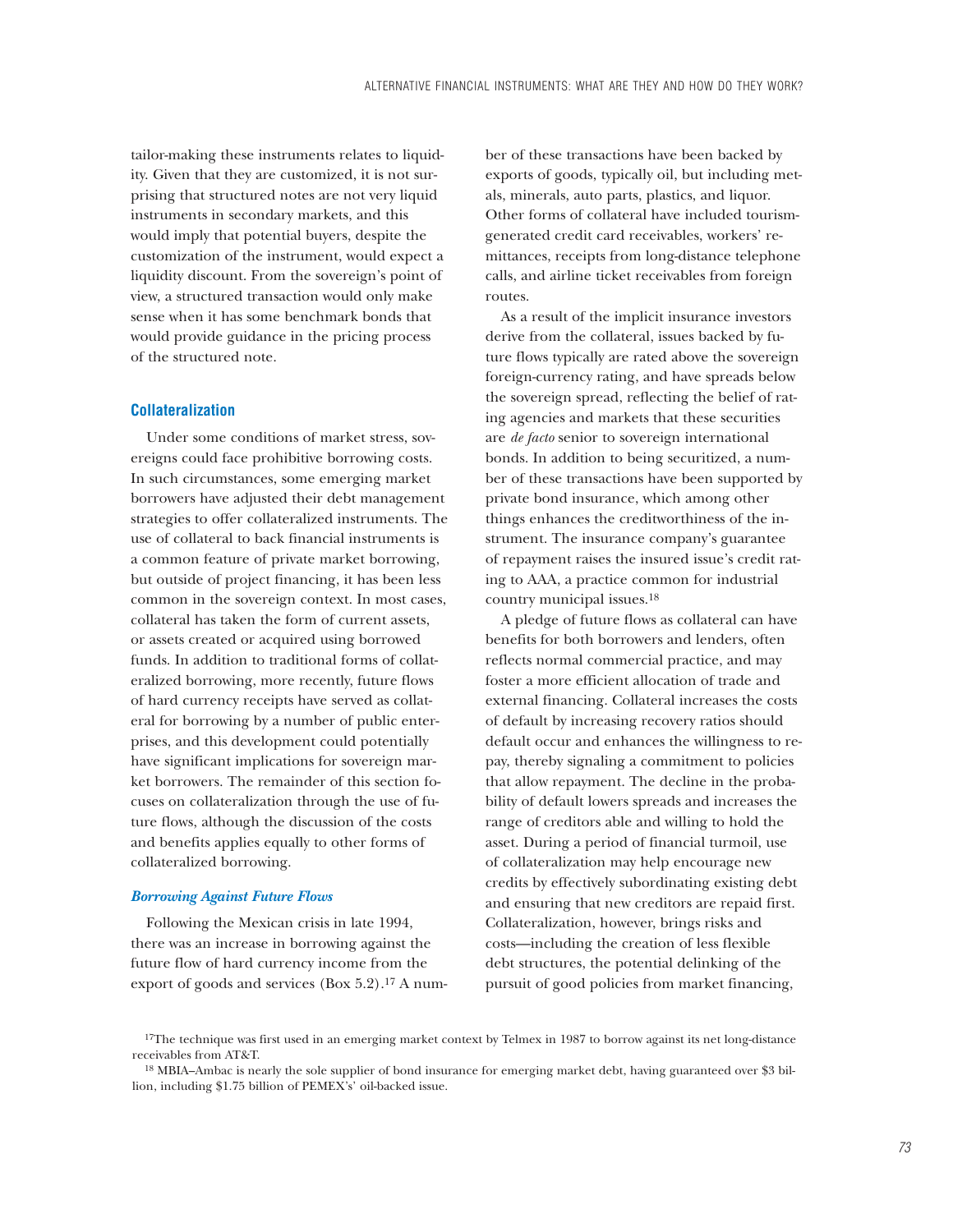#### **Box 5.2. The Structure of Future-Flow Securitizations—Modalities and the Case of PEMEX**

In a typical securitization against future receivables, income is typically assigned to an offshore subsidiary created specifically for this purpose, called a special purpose vehicle, which issues the bond. The borrower provides irrevocable instructions to foreign importers that purchase its exports requiring them to make payments to an account controlled by the transaction's trustee. The trustee first pays debt service to investors and transfers to the special purpose vehicle any excess receipts (the transactions are typically overcollateralized three to four times). These documents can have the force of contracts in foreign jurisdictions, binding companies such as Exxon, Mobil, AT&T, Visa, and MasterCard to make payments into the trustee account. The transaction shifts jurisdiction over hard currency payments to a court system trusted by investors; otherwise, borrowing against future flow of export income parallels industrial country finance institutions' practice of securitizing their loan receivables. The rating of the bond issued by the special purpose vehicle is determined by many factors, including the nature of the receivable, the degree of over-collateralization, redirection of payment risk, the rating of the sovereign, and the rating of the receivable generating process.

Ratings of individual tranches can be further enhanced by the use of mono–line insurers and/or subordination.

In one prominent example, PEMEX, the Mexican state-owned oil and gas company, issued \$4.1 billion of bonds in December 1998, February 1999 and July 1999 secured by future oil export receivables.1 These transactions are notable for a number of reasons. First, they accounted for 24 percent of all emerging market issues backed by future flows of income. Second, PEMEX is an important source of tax and nontax revenue for the Mexican government. Finally, a bond insurance company, MBIA–Ambac guaranteed \$1.35 billion of the issues, raising the credit rating to AAA rating (S&P), while the nonguaranteed portions received a BBB rating (S&P). The sovereign credit rating for Mexico at that time was (and still is) BB (S&P).

1Specifically, PEMEX issued the bonds through a special purpose financing vehicle, PEMEX Finance, incorporated in the Cayman Islands. The issues are secured by PEMEX's account receivables from foreign clients, through a contract (a "receivables purchase agreement") that gives PEMEX Finance the right to purchase, from time to time, accounts receivables that have been generated or will be generated in the future.

and possibly increasing the cost of unsecured borrowing—that require close monitoring (see following section for further detail).

## **Policy Implications**

To maintain sustained access to capital markets on terms consistent with medium-term viability as well as for purposes of risk diversification, emerging market borrowers may wish to make use of alternative debt instruments embodying innovative features. Pressures to do so may increase at times of financial crises, when access to capital markets is significantly reduced. The issuance of such debt, however, must be consistent with sound debt management practices—among other things to ensure that efforts to maintain market access do not come at an excessive cost, either in terms of an inflexible debt structure or in terms of increasing effective borrowing costs. From a policy perspective, use of innovations must also be compatible with efforts of the international community to secure private sector involvement in the resolution of crises and improve the international financial architecture more generally.

Augmentations provide sovereign borrowers a simple means, reflecting sound debt management practice and devoid of significant costs, to maintain (and reaccess) capital markets. Their continued use over the past several years is a clear reflection of this realization. By improving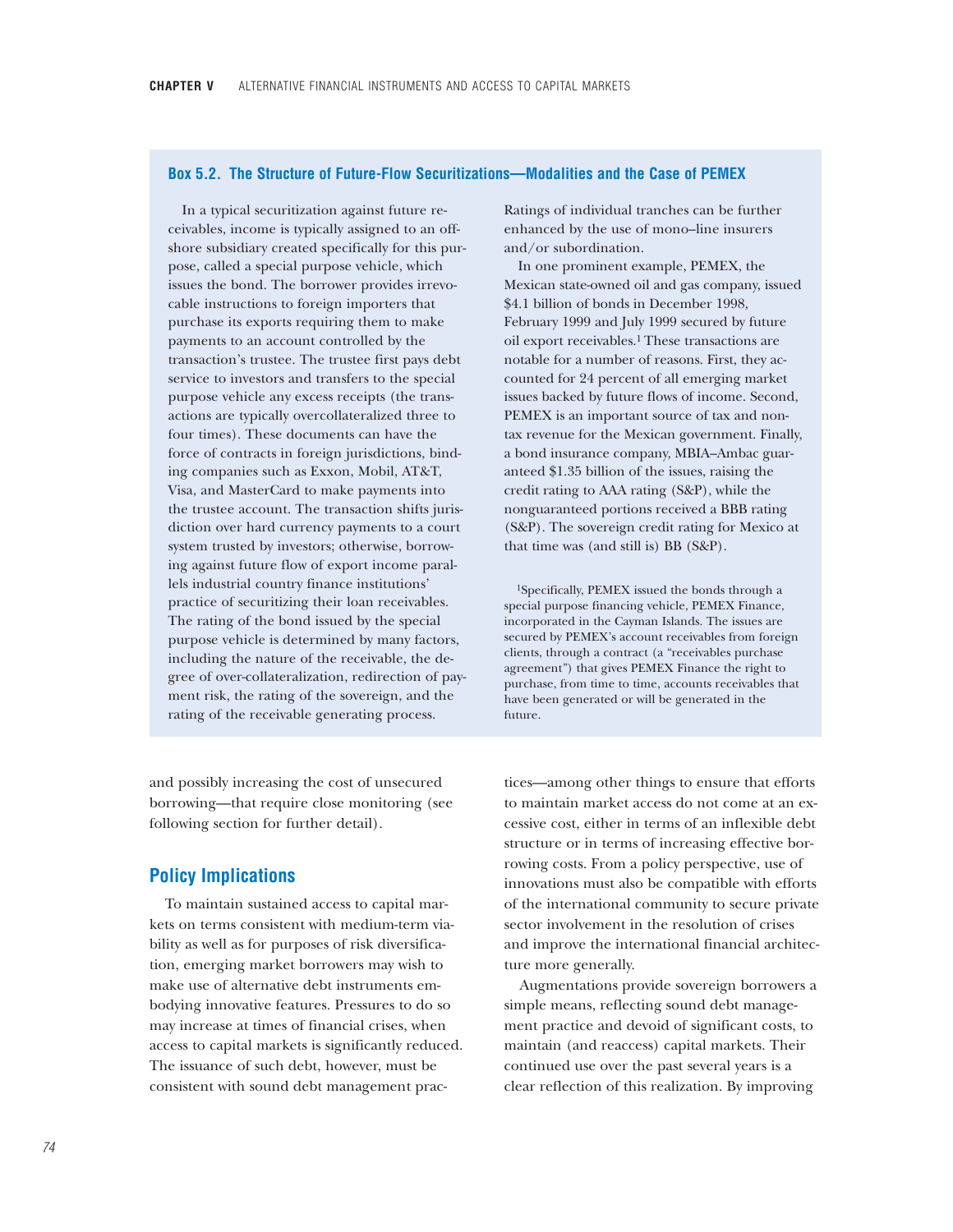the liquidity of existing debt instruments, and by catering to the specific needs of investors, augmentations enable sovereigns to maintain access to capital markets in a series of small steps until market sentiment improves. The successful use of augmentations in the context of financial crises will, however, depend among other things on whether the issuing sovereign is the source of a crisis or is a victim of contagion. If the sovereign is the source of a crisis, it is quite likely that markets would dictate the need for other types of enhancements for the sovereign to regain access on favorable terms, while if the sovereign is a victim of contagion, augmentations may be sufficient for the sovereign to maintain access to capital markets.

Time varying and state-contingent financial instruments, including step-downs and embedded call options, can provide market access at headline spreads and allow for a reasonable balance between the provision of enhancements to entice investors and the opportunity for the sovereign debtor to lower debt-servicing costs in the future. Neither technique, however, provides much in the way of risk diversification. In the case of call options, the future interest rate is uncertain, while in the step-down it is contracted ahead of time.19 The proper timing of a call option is inherently difficult to determine before hand since it depends quite critically on the existence of asymmetric risk preference and information between the sovereign debtor and investors. However, because of the likelihood that the sovereign will have superior information than the market, the market will compensate by demanding a higher price for the option. Therefore, only in a select few circumstances, when the quality of the sovereign's information is better than anticipated (i.e., the information asymmetry is unexpectedly large) or when the risk preferences diverge significantly, will the sovereign find it advantageous to issue a bond with an embedded call option.

The use of put options in debt instruments, while providing emerging market borrowers access to capital markets on favorable terms, could come at a significant cost in terms of increasing the debt-service burden of borrowers at times of financial stress, and could thereby make a difficult situation worse. Therefore, from the sovereign's perspective, put options need to be carefully considered to ensure consistency with sound debt management practices, in particular, the management of debt profiles and risks arising from the possible exercise of the options.

In contrast to step-downs and options, bond warrants provide risk diversification to emerging market sovereigns by offering the opportunity to issue debt that "buys down" headline spreads prevailing at times of crises or contagion in return for an explicit commitment to pay higher spreads—on new bonds—in the future, if economic prospects and market sentiment improve, leading to a decline in market spreads on sovereign bonds. Without creating an inflexible debt instrument, warrants can provide significant riskshifting benefits and breathing room at times of crises by lowering debt service in the near term, and only expose the sovereign to risk in terms of higher borrowing rates (than market rates) in the future when strong economic adjustment facilitates sharp economic recovery. As a result, from the sovereign borrower's perspective, warrants may be more cost-effective and consistent with sound debt management in the context of countries in crises, rather than for those suffering from contagion, since the upside potential for these countries will probably take time to manifest itself. Warrants are, however, more complex than conventional bonds, underscoring the importance for sovereigns to make thorough assessments of the associated benefits and risks prior to using them. Nonetheless, if properly un-

 $19$ Between a bond embedded with a step-down feature and a plain vanilla bond, the choice for the sovereign is basically the same, except that with the plain vanilla bond the yield curve can be augmented, while with the step-down the new instrument can simply merge with an existing bond. Hence, the trade-off is between a better-defined yield curve and a more liquid benchmark-like bond (the merger of the new bond and the existing one).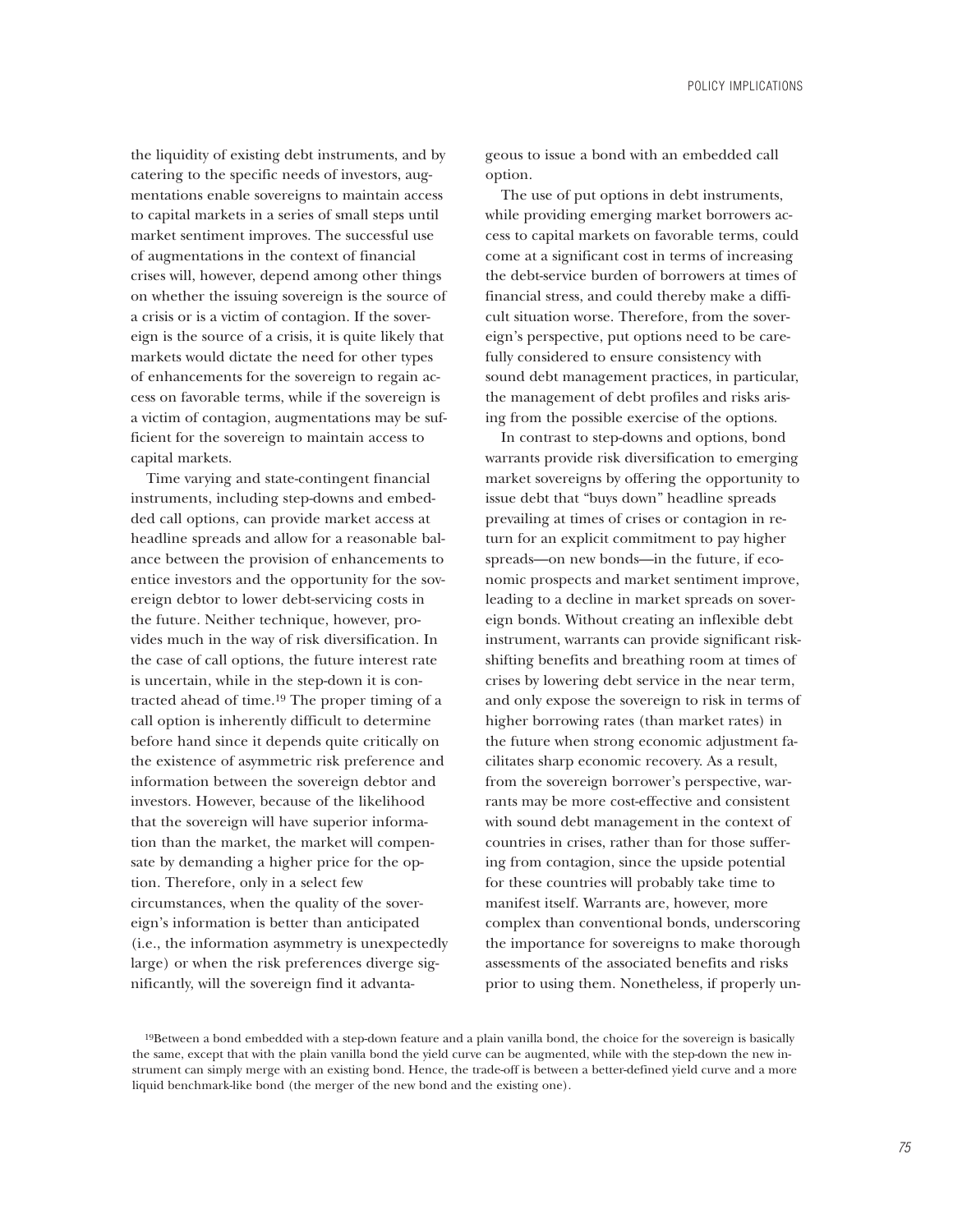derstood and fairly priced, they can provide an important source of risk insurance for emerging market borrowers.

As with other derivative products, structured notes can be used to either manage existing risk or assume new risk. Among the numerous fixed income securities available in the market, structured notes are special in that they can be customized to satisfy the unique requirement of individual investors, allowing for the possibility of exotic payoffs and higher-than-market yields under certain scenarios, including links to any currency, interest rate, stock index or combination thereof, and exposure to different market sectors within one packaged security. In general, from a market access perspective, structured notes could play a useful role in expanding the interested emerging market investor class, by particularly catering to previously unsatisfied pockets of demand. There are, however, significant risks and impediment to their wider use. Owing to their complexity and nontransparency, structured instruments can be difficult to price, while the underlying structure could be inflexible. Therefore, like warrants, structured instruments, when properly understood, fairly priced, and issued in moderate amounts, can provide an important means for emerging market borrowers to maintain market access to capital markets.

Collateralized borrowing, by subordinating other forms of debt and providing insurance to assure creditors that debts to them will be serviced, could potentially provide the sovereign borrower significant market access, and possibly at terms consistent with medium-term viability, especially at times of financial stress and when overwhelming uncertainty restricts other forms of market access. Care and restraint is, however, required in their use since the costs that such borrowing will impose on the sovereign borrower could be significant.

In an unsecured sovereign bond issue, market access and spreads are determined by the level of confidence that investors have in the country's underlying policies and prospects, thus exerting crucial market discipline.20 Collateralized borrowing can, however, weaken the link between the availability of finance and the quality of policies, as investors are assured of payment regardless of the policies pursued by the government. This weakens the incentives for sovereigns to adhere to appropriate policies, thereby eroding the quality of unsecured credits. Also, to the extent that such borrowing subordinates other forms of debt, it could increase the costs of unenhanced borrowing. Furthermore, since collateralized debt is effectively unreschedulable, it limits a country's room for maneuver in the event of future payment difficulties. In addition, the successful use of collateralized instruments by one emerging market sovereign to regain market access may lead to a proliferation of their use, including by other emerging market borrowers, as investors seek deals with similar security, thereby widening the scope of a potential financial crisis as debt structures become more inflexible.

Finally, by reducing the net exposure of the private sector to sovereign risk, collateralized borrowing also runs counter to the efforts of the international financial community to involve the private sector in the resolution of crises, while in light of their role in creating less flexible debt structures, they could be inimical to the efforts of the international community in encouraging a wider use of financial instruments that can facilitate a restructuring of sovereign debt in extreme circumstances.

## **Concluding Remarks**

Emerging market sovereigns may face significant risks in relying on debt issuance denomi-

<sup>20</sup>This approach is mirrored in the IMF (and World Bank) policy of not demanding collateral for use of resources, but instead looking to the quality of macroeconomic and structural policies to provide "collateral." Collateralization may also raise a "safeguard" issue for international financial institutions since the earmarking of assets could affect the capacity of a sovereign debtor to service its financial obligations to them.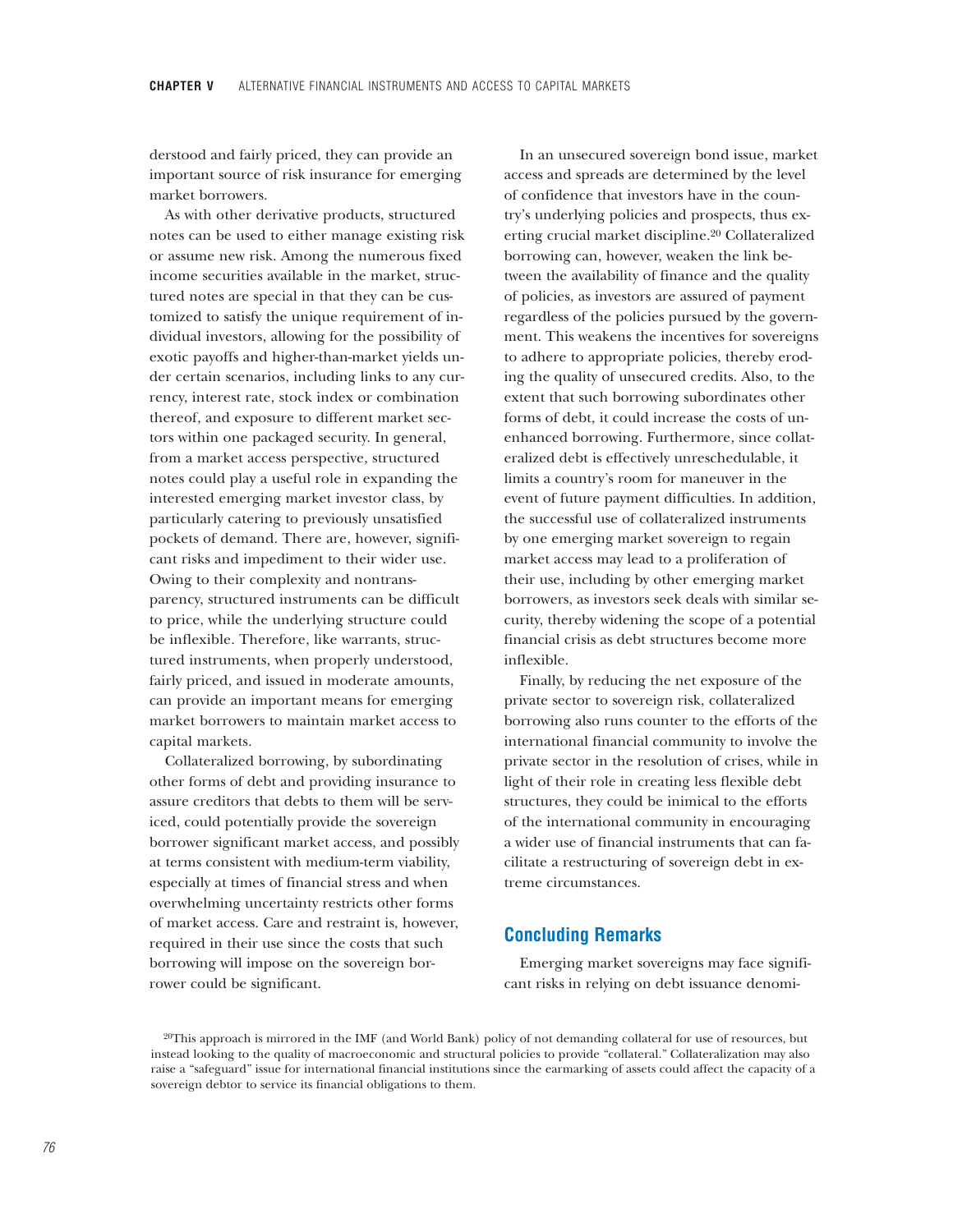nated in foreign currency. Therefore, prudent sovereign debt management practices would limit additional risks that arise from borrowing using debt instruments that create, among other things, inflexible debt structures and further shift risks to the sovereign borrower. A number of alternative debt instruments, including augmentations and those embedded with risk diversification features, such as warrants, can potentially provide emerging market borrowers with access to capital markets without posing significant costs and can allow debt-service payments

to be countercyclical, thereby contributing to the maintenance of economic and financial stability. Some debt instruments, including bonds with put options and collateralized instruments, however, can pose significant risks (and costs). Hence, emerging market sovereign borrowers need to develop appropriate policies to assess risks associated with borrowing using alternative financial instruments prior to using them to maintain access to capital markets, both during normal market conditions and at times of financial stress.